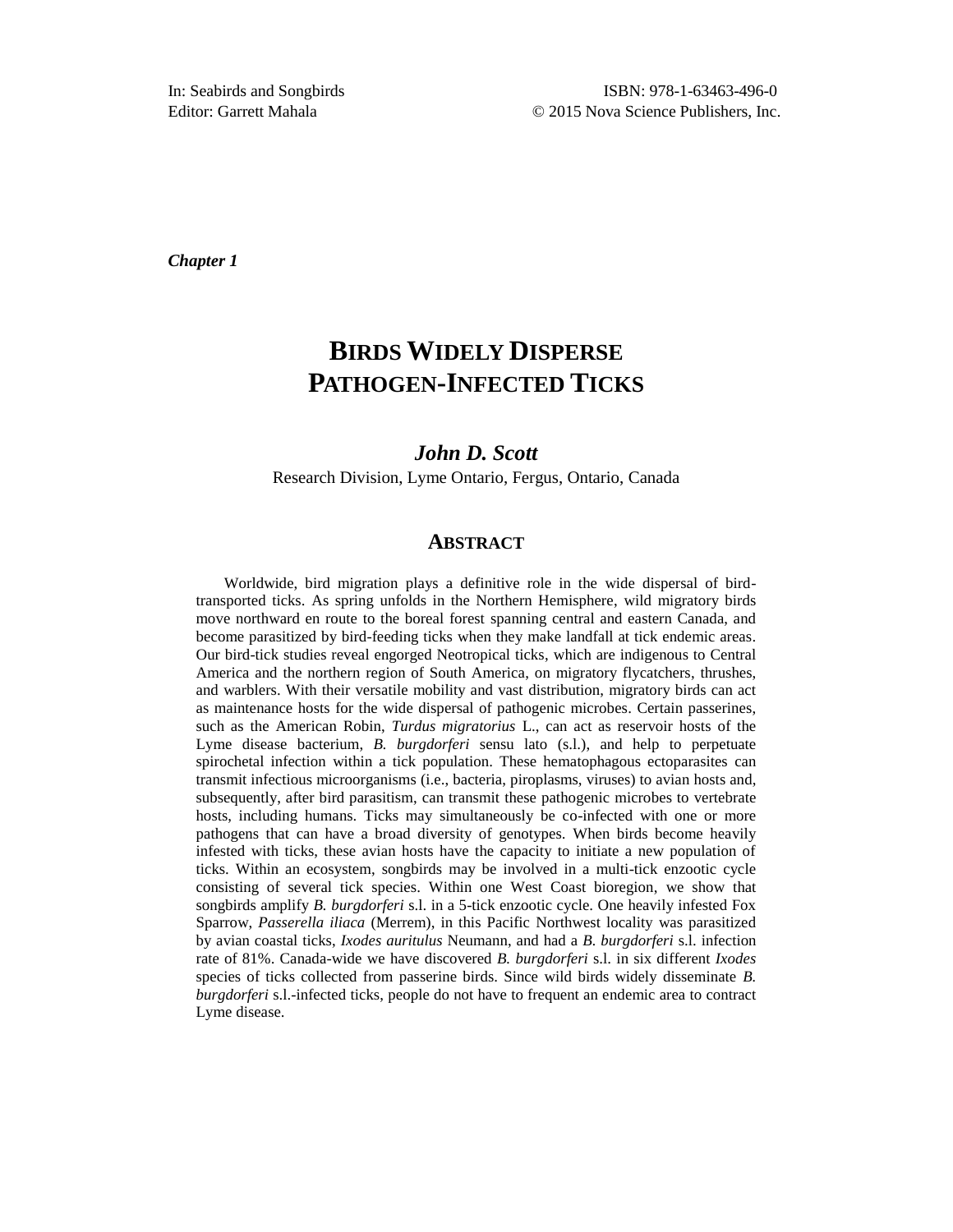## **TICKS PARASITIZE WILD BIRDS**

Several bird species play a vital role in the wide dispersal of ticks. Worldwide, hardbodied ticks (Ixodida: Ixodidae) parasitize wild birds, and some of these hematophagous ecoparasites are reservoirs of zoonotic pathogens. Wild birds are normally parasitized by bird-feeding ticks that are questing in low-level vegetation. Passerines, commonly called songbirds, are responsible for wide dispersal of ticks during short- and long-distance flight, especially during spring and fall migration. The main influx of ticks in Canada occurs when migratory passerines make landfall at tick endemic areas throughout the United States of America and, likewise, along the southern fringe of Canada. Subsequently, migratory passerines disperse fully engorged ticks haphazardly across Canada en route to the boreal forest.

The earliest bird-tick studies in Canada were conducted by John D. Gregson [1]. He identified blood-sucking ticks from seven orders of wild birds, namely webbed swimmers (Pelicaniformes); seabirds, shorebirds (Charadriiformes); falcons (Falconiformes); pheasants, chicken-like birds (Galliformes); true owls (Strigiformes); woodpeckers (Piciformes); and perching birds (Passeriformes). Country-wide, he identified nine different tick species detached from wild birds. As well, seabird ticks, *Ixodes uriae* White on King Penguins, *Aptenodytes patagonicus* Miller (Order: Spenisciformes), which breed in the subantartic islands, greatly expands the biogeographical range of ticks on Aves.

In addition, Anderson and Magnarelli [2] reported the European sheep tick, *Ixodes ricinius* (L.), and the taiga tick, *Ixodes persulcatus* (Schulze), in Eurasia on avian hosts, including birds of prey (Accipitriformes), waterfowl (Anseriformes), pigeons, doves (Columbiformes), near passerines (Cuculiformes), cormorants (Suliformes), diving birds, grebes (Podicipedidae), and rails (Gruiformes).

Our bird-parasite studies have focused extensively on ticks and Lyme disease across Canada. The main source of ticks for our tick-host studies has been bird banders, wildlife rehabilitators, and veterinarians. Overall, bird-transported ticks can harbour a myriad of pathogenic microbiota, including the etiological contagion of Lyme disease.

The Lyme disease spirochete, *Borrelia burgdorferi* sensu lato (s.l.) Johnson, Schmid, Hyde, Steigerwalt and Brenner is heterogenous [3], and consists of at least 21 genospecies worldwide. Several of these genospecies, including *B. afzelii*, *B. andersonii*, *B. americana*, *B. bissettii*, *B. burgdorferi* sensu stricto (s.s.), *B. lusitaniae*, and *B. valaisiana*, are known to be pathogenic to humans [4]. Not only is *B. burgdorferi* s.l. present in bird-feeding ticks, it is harboured in the blood and tissues of certain wild birds [5, 6]. Globally, Lyme disease has been detected in over 80 countries.

In North America, the blacklegged tick, *Ixodes scapularis* Say, is the primary vector of Lyme disease east of the Rocky Mountains and, likewise, along the West Coast, the western blacklegged tick, *Ixodes pacificus* Cooley and Kohls, transmits *B. burgdorferi* s.l., to avian and mammalian hosts. Bird-feeding ticks can carry a wide array of microbial pathogens, including bacteria, piroplasms, and viruses [7]. In particular, *I. scapularis* is known to carry bacterial, protozoan, and viral pathogens, namely *Anaplasma phagocytophilum* (human granulocytic anaplasmosis), *Babesia* spp. (e.g., *B. microti*, *B. odocoilei*) (babesiosis), *Bartonella* spp. (e.g., *B. henselae* bacteria), *B. burgdorferi* s.l. (Lyme disease), *Borrelia miyamotoi* (relapsing fever group spirochete), deer tick virus (Powassan virus group),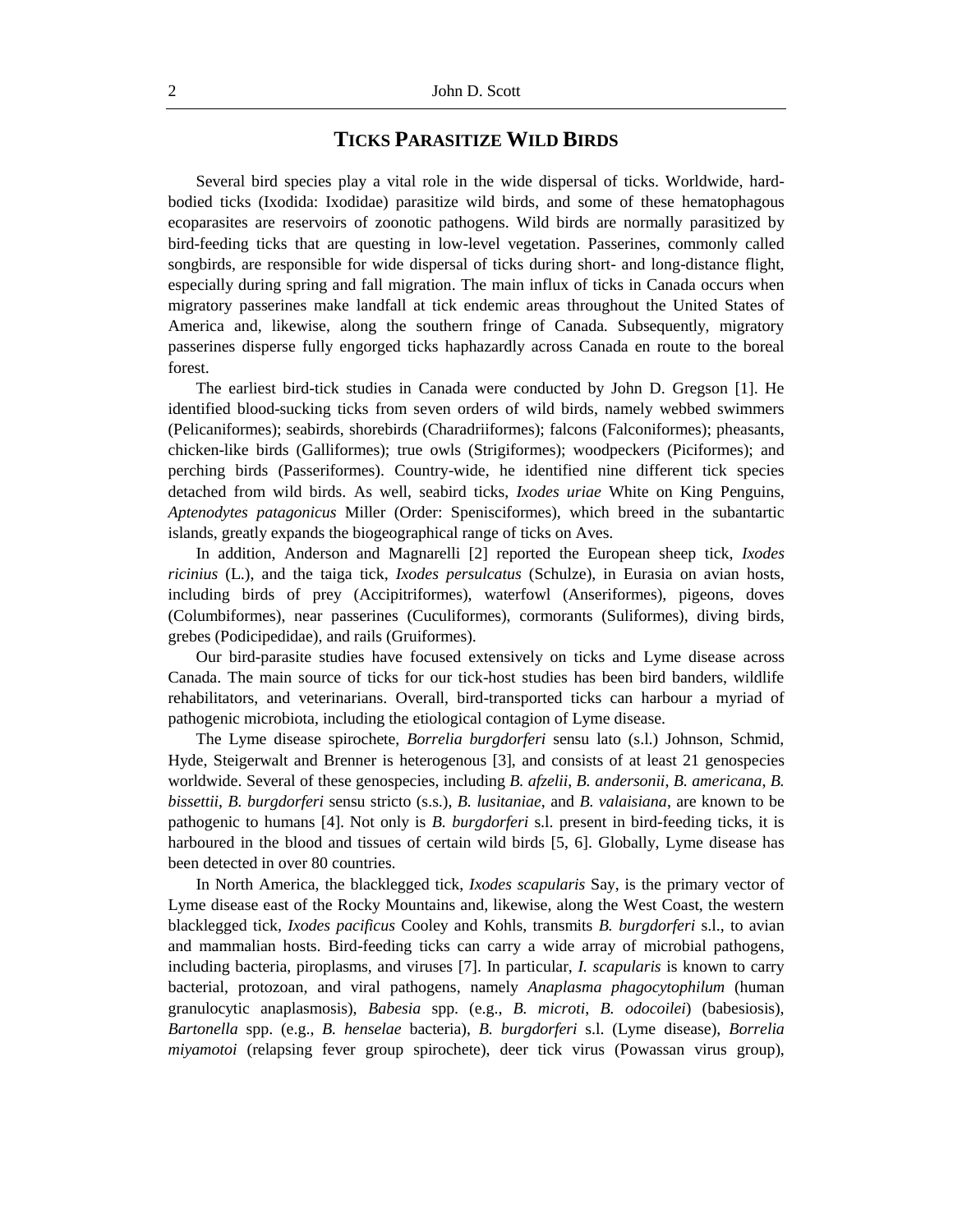*Ehrlichia phagocytophila* (granulocytic ehrlichiosis [*E. equi*]), and *Mycoplasma* spp. (e.g., *M. fermentans* [cat scratch disease]). Notably, several different pathogens have been documented in a single tick, and triple coinfections have been detected in *I. scapularis* from vertebrate hosts, including passerines [8-10]. In Eurasia, Russian-based researchers documented multiple pathogens in a single bird-transported *I. ricinus* tick [11]. Overall, many different genospecies and genotypes of *B. burgdorferi* s.l. have been detected in songbird-transported ticks and their avian hosts [12].

### **MIGRATORY SONGBIRDS TRANSPORT TICKS**

Historically, Harry Hoogstraal, pioneer tick researcher, provided the earliest report of ticks on wild birds that were migrating northward through Egypt to Asia and Europe [13]. These bird-carried ticks included *Ixodes frontalis* (Panzer), *Haemaphysalis punctata* Canestrini and Fanzago, *Haemaphysalis sulcata* Canestrini and Fanzago, *Hyalomma aegyptium* L. and *H. marginatum* Koch. The latter 2 tick species are epidemiologically or experimentally associated with Crimean hemorrhagic fever, Q-fever, tularaemia, tick typhus and brucellosis. Of note, these ticks were observed far from their normal geographic range. Researchers subsequently reported migratory birds flying in reverse direction from Europe and Asia to Africa via Sudan and Egypt [14]. Although microbial infection was not reported, they noted that certain tick species have the potential to carry several Eurasian-based human pathogens.

Collectively, during our pan-Canadian tick studies (1996-2014), we have documented 22 species of ixodid ticks belonging to 3 genera (*Amblyomma*, *Haemaphysalis*, *Ixodes*) on wild birds (Table 1). These bird-transported ticks represent four avian orders: seabirds (Charadriiformes); falcons (Falconiformes); chicken-like birds (Galliformes); and perching birds (Passeriformes).

| Amblyomma          | Haemaphysalis       | Ixodes                           |
|--------------------|---------------------|----------------------------------|
| A. americanum      | H. leporispalustris | I. affinis                       |
| A. humerale        |                     | I. baergi                        |
| A. <i>imitator</i> |                     | I. brunneus                      |
| A. longirostre     |                     | I. dentatus                      |
| A. maculatum       |                     | I. minor                         |
| A. rotundatum      |                     | <i>I. muris</i>                  |
| A. sabanerae       |                     | I. pacificus                     |
|                    |                     | I. scapularis                    |
|                    |                     | I. spinipalis                    |
|                    |                     | <i>I. uriae</i>                  |
|                    |                     | <i>I</i> . species $A^{\dagger}$ |
|                    |                     | <i>I</i> . species $B^{\dagger}$ |
|                    |                     | <i>I</i> . species $C^{\dagger}$ |

**Table 1. Ixodid tick species collected from wild birds across Canada, 1996-2014**

<sup>†</sup> undescribed ticks collected from Neotropical passerines during northward spring migration.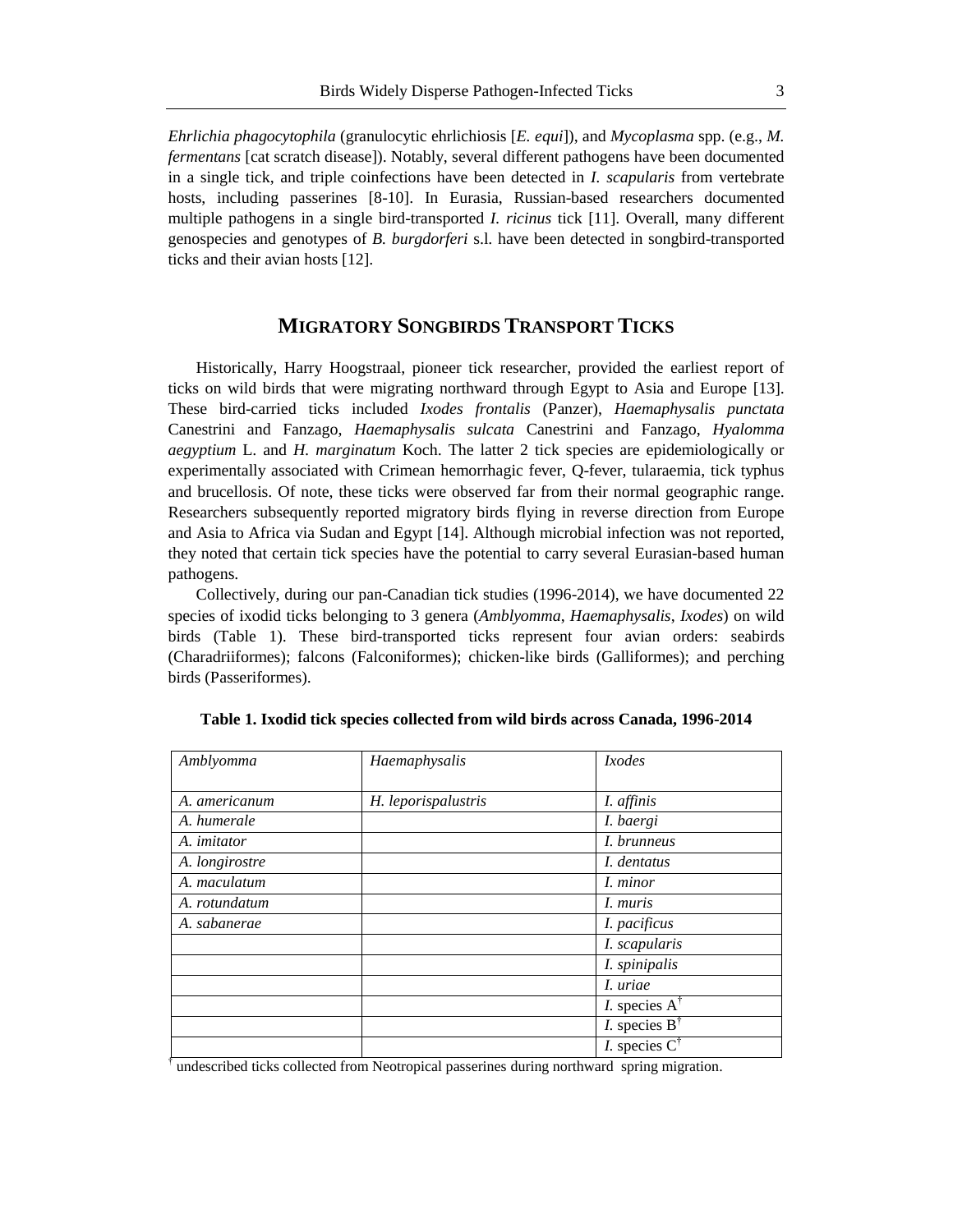Since we know the indigenous areas of many of the ticks on Neotropical passerines, we extrapolate that these ticks have been carried from their native land in South and Central America during spring migration. Based on the known areas of Neotropical ticks collected from passerine migrants, we posit transcontinental and intercontinental transport of ticks. Epidemiologically, migratory passerines and raptors have the capacity to quickly fly great distances during migration, and play a pivotal role in transporting bird-feeding ticks thousands of kilometres. Inevitably, wild birds can easily disperse ticks over notable distances because they move much faster than terrestrial wingless hosts.

In North America, there are 3 major flyways (Atlantic, Mississippi, Pacific) that transect the continent in a north-south direction. Several North American researchers have documented short- and long-distance movement of ixodid ticks consisting of 4 genera: *Amblyomma*, *Dermacentor*, *Haemaphysalis*, *Ixodes*, especially during spring migration [15- 18]. In Canada, tick researchers have documented *B. burgdorferi* s.l.-infected *I. scapularis* immatures (larvae, nymphs) on migratory passerines [19-23], and millions of these ticks are widely dispersed coast to coast during spring migration. Recently, Scott and Durden identified a songbird-transport tick, *Ixodes minor* Neumann that was collected from a Common Yellowthroat, *Geothlypis trichas* (L.) in Toronto, Canada during northward spring migration [24]; this extralimital tick is the northernmost documentation of this neotropical tick species in North America, and points out the potential for passerines to carry ticks long distances.

During fall migration, bird-tick researchers studied ticks on songbirds in the upper Midwest [25], and found migrants were carrying ticks southward. Some of the ticks were infected with *B. burgdorferi* s.l. As well, Durden et al. [26] documented *Ixodes* and *Amblyomma* ticks during fall migration infected with *B. burgdorferi* s.l., and determined that songbirds act as southward-shifting disseminators of borreliae.

Certain migratory birds are noted for transcontinental and transoceanic travel and, at the same time, can transport ticks [27]. Many seabirds and shore birds are highly mobile and undertake long, complex flight paths of thousands of kilometres. Some of these birds breed in the subantarctic islands, and make transequatorial migration to the northern parts of the Atlantic and Pacific oceans. Seabirds carry the seabird tick, *Ixodes uriae* White, which has been collected from both the Southern and Northern Hemispheres, infected with *B. burgdorferi* s.l., especially *B. garinii* [28]. The presence of *B. garinii* in *I. uriae* in distant islands indicates transhemispheric exchange of Lyme disease spirochetes by seabirds [28]. Gylfe et al. [29] provides the first *B. burgdorferi* s.l. isolates from seabirds, and documents these birds as reservoir hosts, and *I. uriae* as the vector. Along the eastern seaboard, Smith et al. [30] detected *B. garinii* in *I. uriae*.

The FarAsian-Australian flyway provides an expansive corridor for avian transport of ticks on a north-south axis during bimodal migration within this flyway. Within this extensive flyway, Doube [31] documented the Australian paralysis tick, *Ixodes holocyclus* Neumann on ground-frequenting birds in southeastern Australia; this tick species also bites small mammals, cattle, and humans.

On the West Coast of North America, researchers show a wide range of *Ixodes* species ticks on wild birds. In the upper Midwest, Hamer et al. [32] reported long-distance travel during northern spring migration of Neotropical migrants carrying *Amblyomma nodosum* Neumann, which is indigenous in Brazil. During our bird-tick studies, we have annually collected *Amblyomma longirostre* Koch, which are indigenous to northern South America and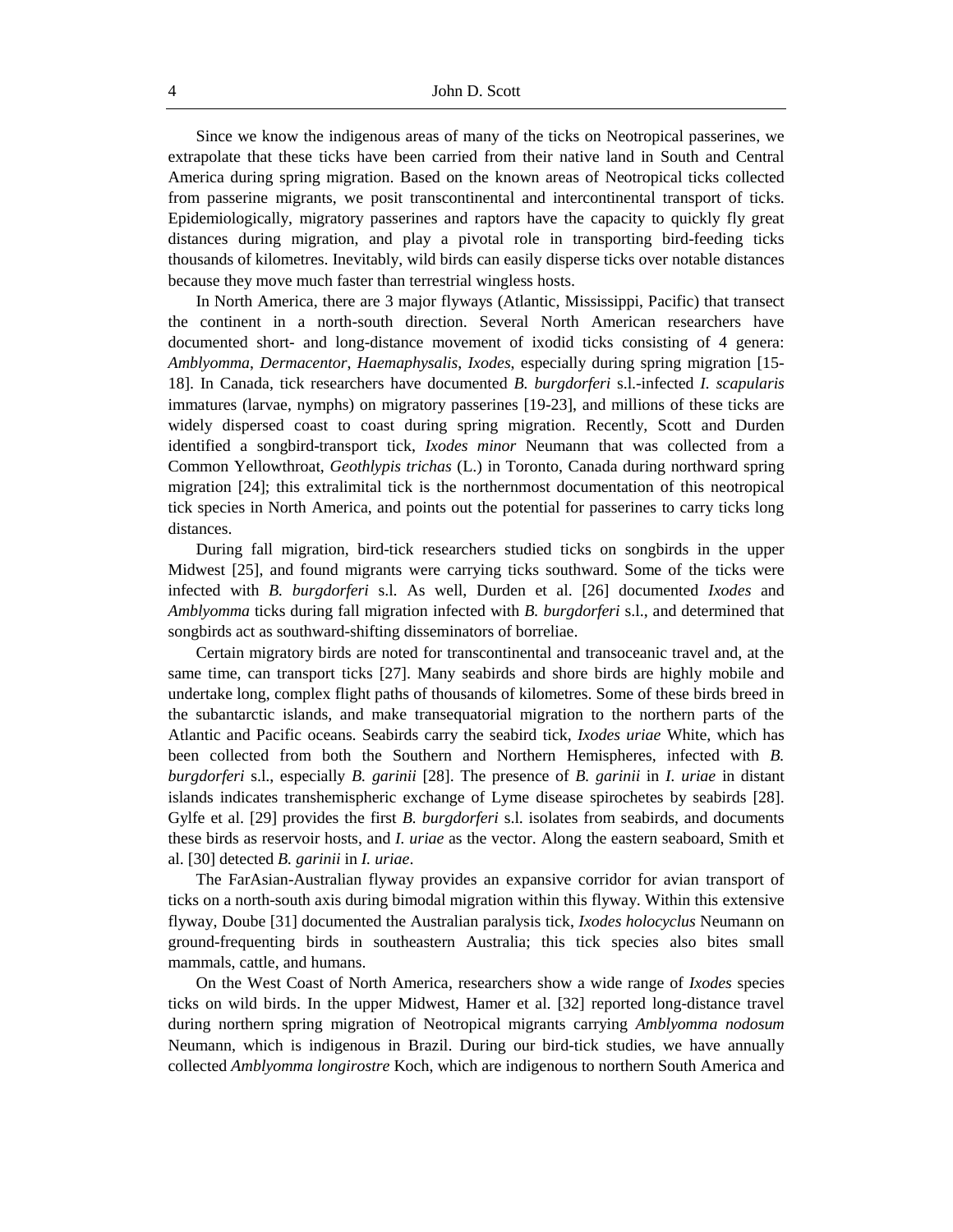southern Central America, from Neotropical migrants (i.e., warblers and flycatchers) during spring migration. This tick species has been reported in central and eastern Canada during spring migration, which indicates bird parasitism for an estimated 5-10 days during a flight of over 3000 km. Using light-level geolocators on Neotropical passerines, Stutchbury et al. [33] tracked the flight path of several migrants, and revealed one particular Purple Martin, *Progne subis* (L.), which departed the Amazon basin, averaged 577 km/day. As well, Brewer et al. [34] reported a White-throated Sparrow, *Zonotrichia albicollis* (Gmelin) flying 681 km in a single day. Similarly, Hunt and Eliason [35] reported Blackpoll Warblers, *Setophaga striata* (Forster), flying 3000 km for 88 hours (820 km/day), non-stop, over water during fall migration from the eastern seaboard of New England and Maritimes to South America. In essence, wild birds expand the geographic range of ticks, and may concomitantly spread tickassociated pathogens.

#### **ASSOCIATION OF SONGBIRDS IN TICK HABITATS**

Ground-foraging songbirds act as important reservoirs of infection within tick populations. In the upper Midwest, 38% of the songbirds infested with *I. scapularis* had *B. burgdorferi* s.l.-infected larvae [36]. During Canadian studies related to bird parasitism, Scott et al. [23] found that *I. scapularis* immatures, which were collected from songbirds, had an infection prevalence of 36% for *B. burgdorferi* s.l.

In order to initiate and maintain a blacklegged tick population, several basic components are needed. Since transovarial transmission of *B. burgdorferi* s.l. does not occur in *I. scapularis* ticks [37], larvae must acquire infection during the initial blood meal from spirochete-laden hosts. Additionally, when a senesent female has laid all her eggs, and dies, her dead remanent body gives off an odoriferous smell that attracts ground-foraging birds and land-inhabiting mammals. Because newly hatched, host-seeking larvae and the dead female are in juxtaposition, the larvae ambush and parasitize any scavenger that frequents this site. This innate survival tactic has allowed ticks to sustain their presence in nature over many millennia. Ixodid tick researchers reveal that songbirds can become heavily infested with larvae, especially where a gravid female deposits her eggs [38]. Not only does the female tick pellet become a lure for hosts, it acts as a compact source of energy-laden nutrients. The spent tick gives off fermenting vapours that increase the luring appeal of the female pellet, which contains carbohydrates, fats, protein, and micronutrients. Interestingly, an energy-rich off-white adipose deposit is present in the posterior section of the idiosoma (posterior body segment) of the female remanent, and it provides a storehouse of nutrition for scavengers. Moreover, several tick researchers have observed that songbirds, quail, and chickens feed on live ticks to obtain energy reserves [14, 39, 40]. In some tick microenvironments, predation of ticks by wild birds is high. One notable example of bird predation of ticks is the Yellow-billed Oxpecker, *Buphagus africanus* Brisson, of sub-Saharan Africa [41].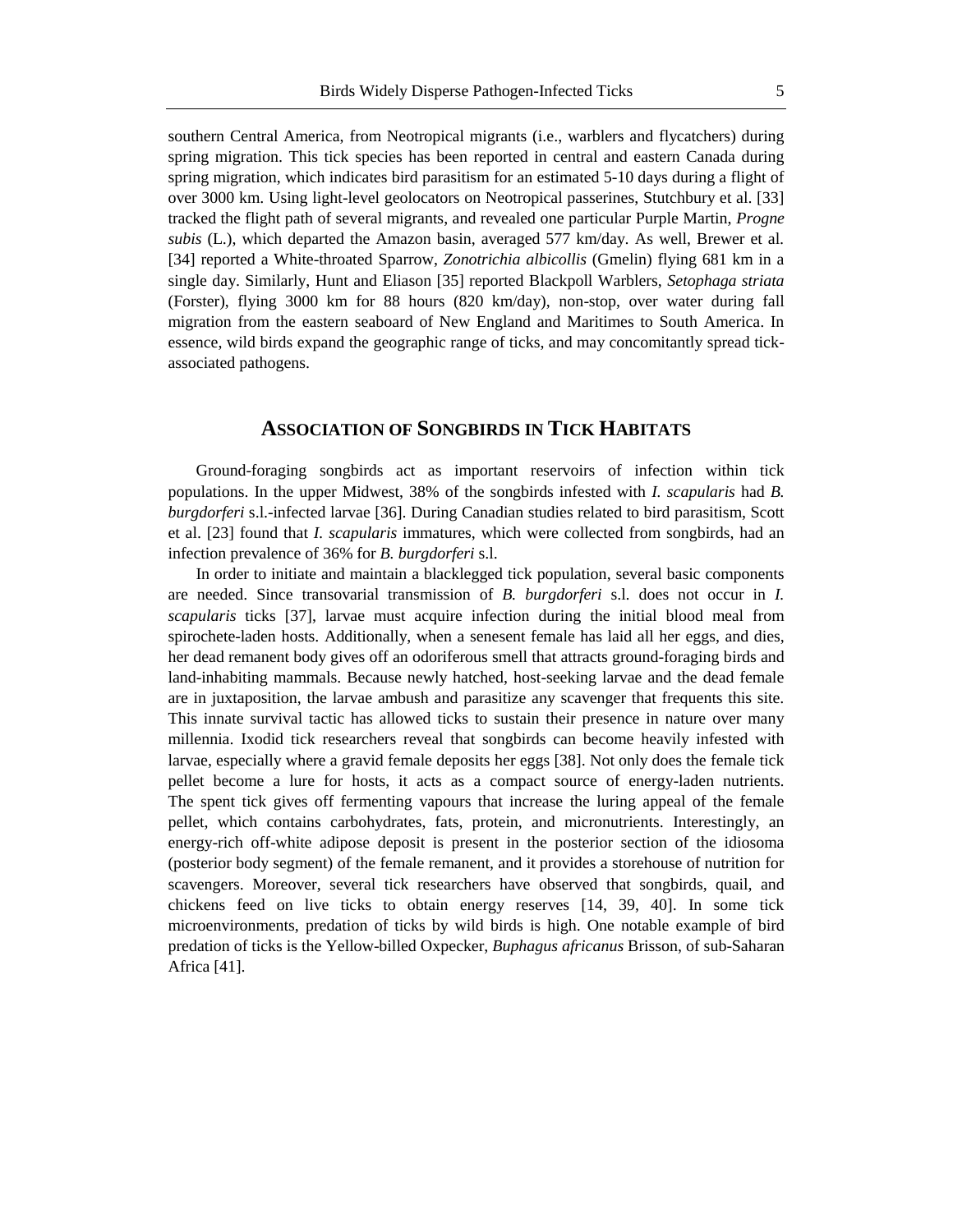## **SONGBIRDS ACT AS RESERVOIR HOSTS FOR**  *BORRELIA BURGDORFERI*

Certain wild birds have the innate physiology to act as reservoir hosts for select pathogenic microorganisms, including *B. burgdorferi* s.l. Based on early bird-tick studies, Anderson and Magnarelli [15] proposed that songbirds have the potential to act as reservoir hosts of *B. burgdorferi* s.l., and transport spirochetes and ticks to new foci. As well, Anderson et al. [16] isolated the first Lyme disease spirochetes from a songbird, namely a Veery, *Catharus fuscescens* Stephens, to elucidate reservoir competency. In the upper Midwest, McLean et al. [42] isolated *B. burgdorferi* s.l. from the blood of a passerine, viz. Song Sparrow, *Melospiza melodia* (Wilson), while along the East Coast, researchers isolated *B. burgdorferi* s.l. from *I. scapularis* larvae collected from several songbirds, including Carolina Wren, *Thryothorus ludovicianus* (Latham); Common Grackle, *Quiscalus quiscula* (L.); Swainson's Thrush, *Catharus ustulatus* (Nuttall); Northern Cardinal; and Veery (16, 26, 43].

In the European Union, Kurtenbach et al. [44] provide the first documentation that gallinaceous birds (Common Pheasants, *Phasians colchicus* L.) act as reservoir hosts *of B. valaisiana*. When *I. ricinus* nymphs were collected from feral pheasants in southern England more than 50% of the engorged nymphs were infected with *B. garinii* or *B. valaisiana*. Both of these *Borrelia* genospecies present a health risk to humans. In central Europe, *I. ricinus* larvae, which were collected from songbirds, were infected with *B. garinii* and *B. valaisiana*, these findings indicate that these songbirds, namely the Blackbird, *Turdus merula* (Brehm), and the Song Thrush, *Turdus philomelos* (L.), are reservoirs of borreliae. Throughout the European Union, certain passerine act as harbingers of *B. burgdorferi* s.l. [45-48]; in some cases, spirochetes were cultured from blood from these avian hosts [48-50].

In far-western North America, Morshed et al. [20] detected *B. burgdorferi* s.l. in a larva of an avian coastal tick, *Ixodes auritulus* Neumann collected from a Fox Sparrow, *Passerella iliaca* (Merrem); this discovery constitutes the first report of *B. burgdorferi* s.l. in an ixodid larva feeding on a bird in western North America. During our recent bird-tick studies, we noted that 21 (81%) of 26 *I. auritulus* immatures (22 larvae, 4 nymphs), which were collected from a Fox Sparrow along coastal British Columbia, were infected with *B. burgdorferi* s.l.; this is the highest spirochetal infection rate that we have ever observed in ticks collected from passerine birds. Enzootically, this bird species has the potential to act as a disseminator of borreliae, especially within established populations of Lyme disease vector ticks. Songbirdtransported ticks, which parasitize both mammals and humans, can transmit *B. burgdorferi* s.l. from mammals to humans, especially in a localized enzootic tick cycle. As interconnecting vectors, larvae of certain bird-feeding ticks (i.e*., I. pacificus*, *I. ricinius*, *I. scapularis*) can attach to a *B. burgdorferi* s.l.-infected mice, take a blood meal, drop to the ground, crawl to a cool and moist microhabitat, molt to nymphs in the leaf litter and, subsequently, bite and transmit spirochetes to birds and mammals, including humans. In essence, reservoir-competent songbirds consistently act as an intermediary bridge to channel *B. burgdorferi* s.l. from mammals and humans.

Richter et al. [5] discovered that the American Robin, *Turdus migratorius* L., will retain *B. burgdorferi* s.l. endogenously for up to 6 months. Using xenodiagnostic methods, these researchers put spirochete-free *I. scapularis* larvae on *B. burgdorferi*-infected robins, and allowed them to take a blood meal and feed to repletion. After the larva-nymph molt, unfed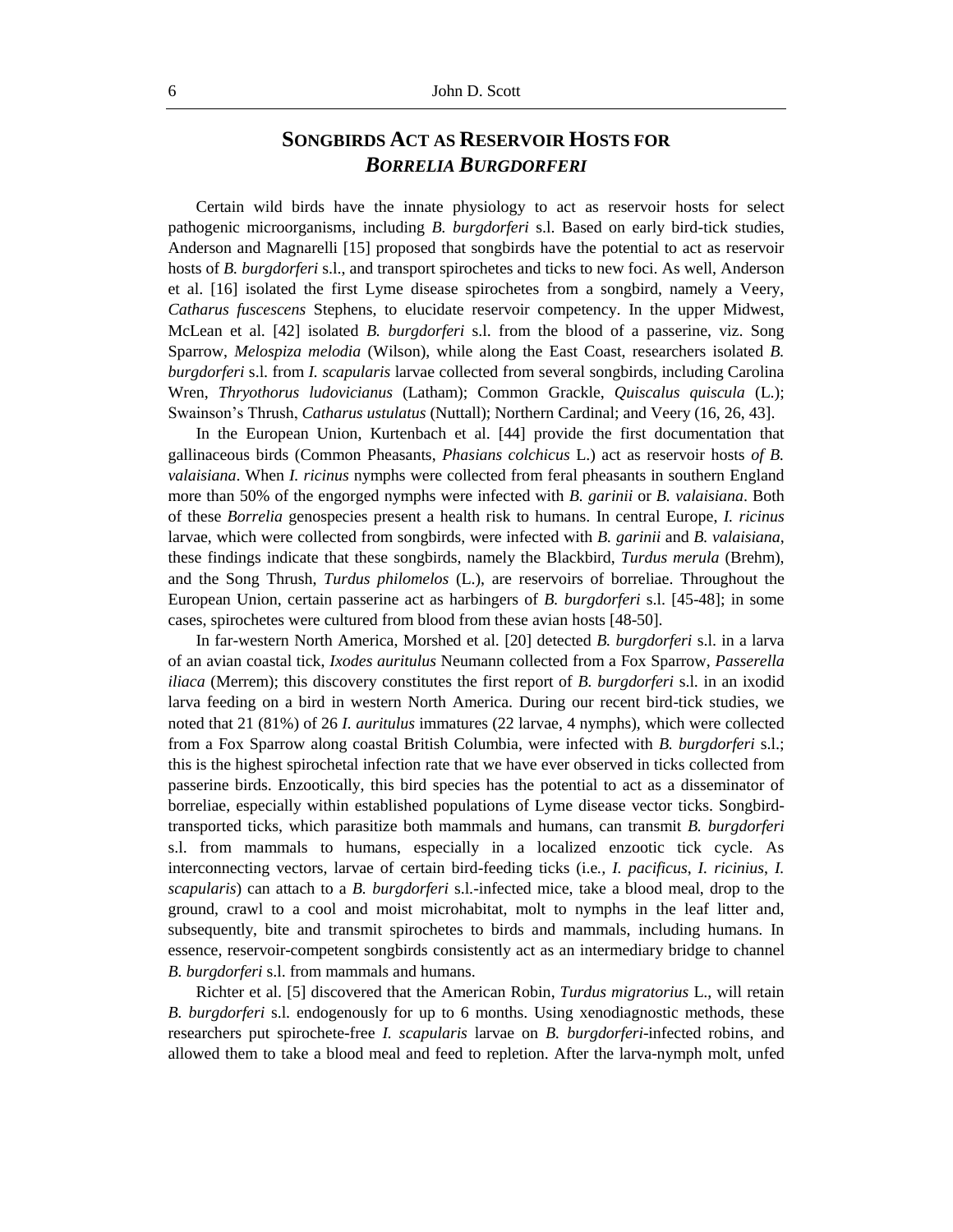nymphs were put on mice, and the parasitized mice became spirochetemic. Within an enzootic site for *B. burgdorferi* s.l., the American Robin serves as reservoir-competent host, and provides an ongoing source of spirochete-infected ticks. Throughout the breeding, nesting, and fledgling periods, these ground-dwelling birds encounter Lyme disease vector ticks. Notably, American Robins can act as borrelial reservoirs throughout the temperate season, and may become infected again after a period of non-infectivity. The presence of *B. burgdorferi* s.l.-infected *I. scapularis* larvae collected from wild birds further suggests a link between certain avian hosts and reservoir competency.

Coinfestation of birds by multiple tick species can occur. Scott et al. [23] witnessed 3 different species of ticks co-feeding simultaneously on a single passerine during northward spring migration. Explicitly, passerines constitute a core functional group that act as reservoir-competent hosts for Lyme disease spirochetes. Overall, migratory songbirds play a pivotal role in the dissemination of borreliae during short- and long-distance movement.

#### **SONGBIRDS DISSEMINATE ZOONOTIC PATHOGENS**

Avian hosts have the physical capacity to widely disseminate zoonotic pathogens. Wild birds may act as reservoirs for several agents, including arboviruses, influenza A virus, piroplasms, enterobacterial pathogens and drug-resistent bacteria, and *B. burgdorferi* s.l. [27]. In nature, birds are the amplifying hosts of West Nile virus. As well, aquatic waterfowl may be asymptomatic carriers of influenza A virus. Pertinent to subarctic latitudes, arboviruses have been found in ticks on migratory birds in Finland [51].

In the European Union, borreliae were initially detected in larval and nymphal *I. ricinus* ticks that parasitized several bird species [46]. DNA probes, which consisted of *fla* and *ospA* genes, revealed the presence of *B. garinii*. The presence of *B. garinii* in *I. ricinus* larvae, which were collected from wild-caught birds (i.e., Eurasian Blackbird, *Turdus merula* L.; European Robin, *Erithacus rubecula* (L.); European Blackcap, *Sylvia atricapilla* (L.); and Great Tit, *Parus major* (L.) indicate that these avian hosts are borrelial reservoirs. As well, Poupon et al. [52] revealed that northward and southward migratory passerines, which were infested with larval and nymphal ticks, were infected *with B. valaisiana* and *B. garinii*. Likewise, Comstedt et al. [53] detected four *Borrelia* genospecies (i.e., *B. afzelii*, *B. garinii*, *B. burgdorferi* s.s., *B. valaisiana*), plus the relapsing fever group spirochete, *B. miyamotoi,* in ticks collected from migratory passerines. In Portugal, Norte et al. [54] surveyed passerines and detected *B. valaisiana*, *B. garinii*, *B. turdi*, and *B. miyamotoi* in ticks collected from wild birds. Pathologically, *B. burgdorferi* s.l.-infected ticks put the public at risk.

In the Baltic region, Lyme disease spirochetes are present in ticks collected from passerines. Movila et al. [55] detected nine different tick-borne pathogens in 3 tick species (i.e., *I. ricinus, I. frontalis*, *H. maginatum*) collected from migratory birds. These pathogens include: *B. garinii*, *B. afzelii*, *B. valaisiana*, *A. phagocytophilum*, Candidatus *Neoehrlichia mikurensis*, *Ricksettsia helvetica*, *Ricksettsia aeshlimanii*, and *Babesia venatorum* and the tick-borne encephalitis virus. As well, Hildebrandt et al. [56] documented several zoonotic pathogens in bird-feeding ticks collected from migratory birds mist-netted on a Baltic Sea island along coastal north-eastern Germany. These tick-borne pathogens included *Babesia divergens*, *Babesia microti*, *A. phagocytophilum*, and members of the spotted fever group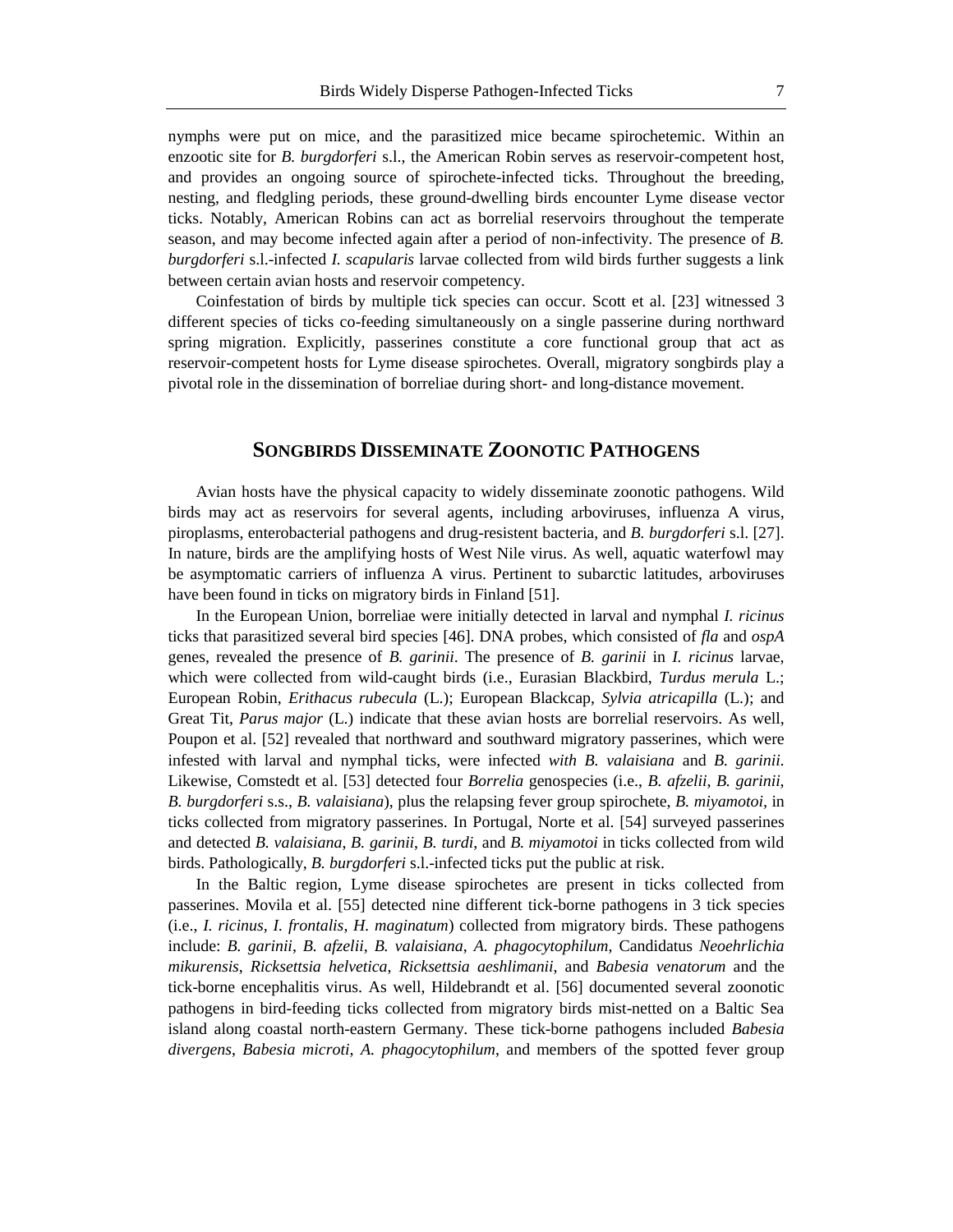(i.e., *Ricksettsia monacensis*, *R. helvetica*). Alekseev et al. [11] provide the first evidence of human monocytic ehrlichiosis (HME) and human anaplasmosis (formerly human granulocytic ehrlichiosis) microbiota in immature *I. ricinus* ticks collected from passerines. At the same site, *B. afzelii*, *B. garinii*, and *B. burgdorferi* s.s. were detected in *I. ricinus* attached to passerines.

In the Far East, Ishiguro et al. [57] documented the movement of passerine migrants from Mongolia, and onward to China, to Korea, and to Japan, and these avian hosts were transporting tick infected with *B. garinii*. Seabirds play an integral role in the global transmission cycle of *B. burgdorferi* s.l., especially involving *I. uriae*, which migrates long distances between seabird colonies, and transports these ticks between the Southern and Northern Hemispheres [28].

In Sweden, *B. burgdorferi* s.l., which was extracted from seabird-transported *I. uriae*  nymphs, matched isolates from *I. ricinus* ticks collected on nearby islands. In South America, wild birds carry several *Amblyomma* spp. ticks, and some of them are infected with ricksettial microorganisms [58].

In North America, Levine et al. [59] reported *B. burgdorferi* s.l. in 3 tick species (i.e., *Ixodes dentatus* Marx, *Haemaphysalis leporispalustris* Packard, and *I. scapularis* (denoted as *I. dammini*) collected from passerine migrants in Virginia.

Additionally, Durden et al. [26] documented eight species of ticks on passerines along coastal southern United States of America, and isolated *B. burgdorferi* s.l. from skin biopsies obtained from these migratory passerines and from songbird-transported ticks. Moreover, the lone star tick, *Amblyomma americanum* (L.), and *I. scapularis*, which are both transported by songbirds, harbour filarial nematodes that can infect the circulatory system of humans [60].

#### **SONGBIRDS START TICK POPULATIONS**

Songbirds have the propensity to start ixodid tick populations. During the pioneer phase of Lyme disease epidemiology and ecology, tick researchers noted that heavily parasitized ticks have the potential to initiate new tick populations [15, 17].

In a remote area of southeastern Ontario, Scott et al. [61] provide substantial evidence to show the establishment of *I. scapularis* forming an enzootic tick cycle of *B. burgdorferi* s.l. Although it would be impossible to capture the actual event, and see it develop day by day, recent tick scenarios of previously undiscovered blacklegged tick populations in eastern and central Canada, show substantive evidence for songbirds as tick colony propagators. Since the white-tailed deer, *Odocoileus virginianus* Zimmermann*,* is not a reservoir-competent host, cervids were discounted as initiators. Biogeographically, blacklegged tick populations on offshore islands underscore the involvement of passerines in starting new tick colonies.

Recently, we collected 17 *I. scapularis* (8 nymphs, 9 larvae) from a Swainson's Thrush, *Catharus ustulatus* (Nuttall) on 7 June 2014 at Toronto, Ontario. If these engorged ticks had not been detached by bird banders, this heavily infested migrant could handily initiate a new Lyme disease endemic area. Songbirds provide a zoonotic mechanism to covertly introduce *B. burgdorferi* s.l.-infected larval and nymphal *I. scapularis* to a tick habitat, especially during spring migration.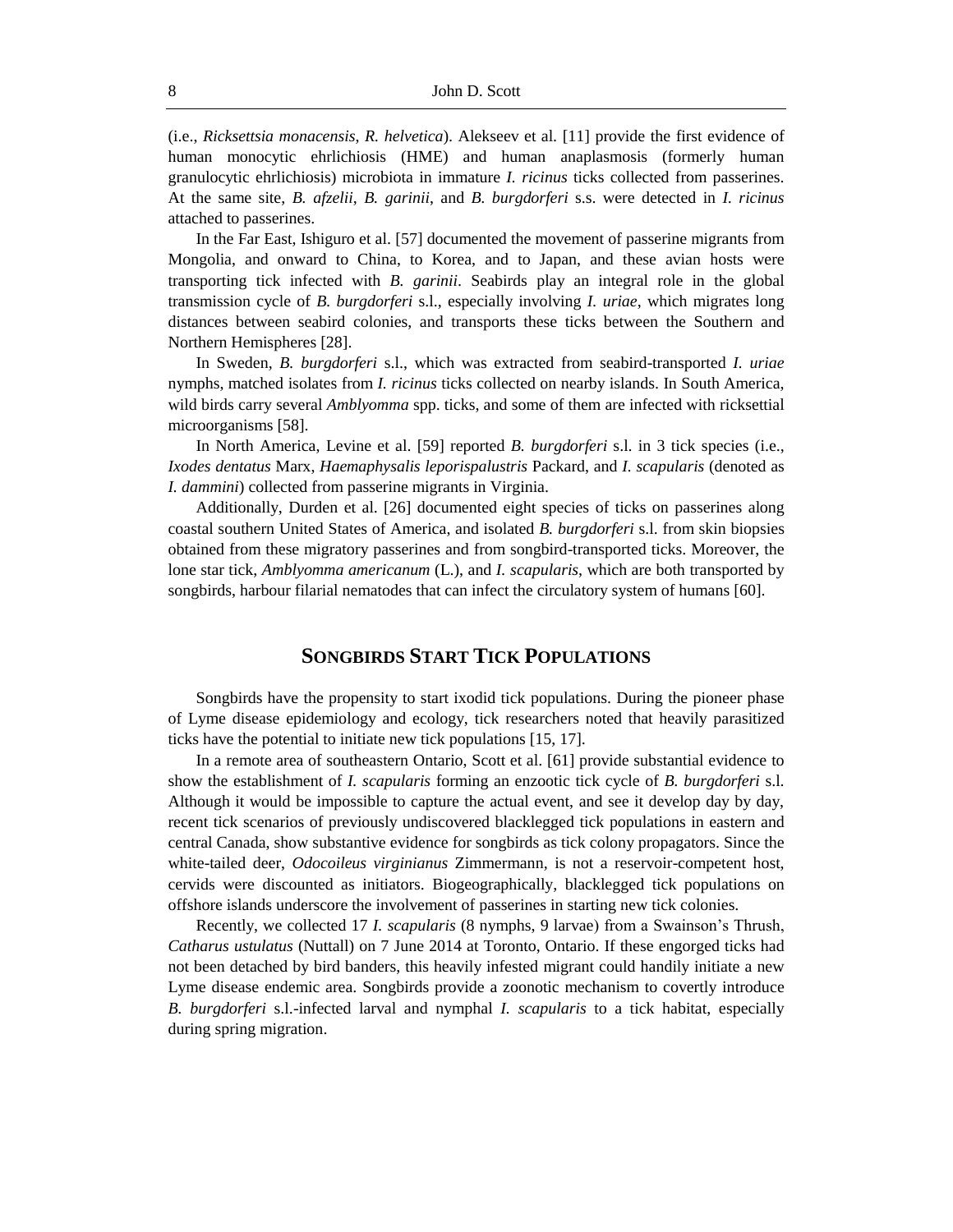While collecting food during the nesting, fledgling, and post-nesting periods, songbirds will naturally scatter spirochete-infected ticks in the locale, which can potentially infect people and domestic animals. Because songbirds widely disperse Lyme disease vector ticks, people do not have to go to an endemic area to contract Lyme disease.

## **SONGBIRDS TRANSPORT TICKS CARRYING RELAPSING FEVER GROUP SPIROCHETE**

The relapsing fever group spirochete, *B. miyamotoi* Fukunaga et al., is pathogenic to humans, and is present throughout the Holarctic region of the world. This spirochete is carried by certain ixodid tick species, including *I. pacificus*, *I. persulcatus*, *I. ricinus*, and *I. scapularis* [62]. *Borrelia miyamotoi* is transmitted transovarially and transstadially, and can coexist with *B. burgdorferi* s.l. in a vector tick. Consequently, an unfed larva can transmit *B. miyamotoi* directly to its host during its first blood meal. In the northeastern United States, Scoles et al., initially reported *B. miyamotoi* in *I. scapularis* [63], and indicated that *B. miyamotoi* is not detected by Lyme disease serology. However, patients with spirochetemia can now use PCR amplification and DNA sequencing to differentiate *B. burgdorferi* s.l. and *B. miyamotoi* sourced from blood [64].

In Canada, Dibernardo et al. [65] reported *B. miyamotoi* in ixodid ticks collected in each province from British Columbia to Nova Scotia and, no doubt, these *B. miyamotoi*-infected ticks were initially dispersed by migratory passerines. Wild birds will undoubtably play an ever-increasing role in the wide dispersal of *B. miyamotoi* Canada-wide and globally.

In Michigan, U.S.A., Hamer et al. [66] provided the initial documentation of *B. miyamotoi* and *B. andersonii* in bird-transported *I. scapularis*; both of these borreliae are pathogenic to humans. In their study, the majority of *B. miyamotoi*-positive ticks were removed from Northern Cardinals. As well, in the same study, six bird species were implicated as reservoirs for *B. andersonii*. Not only are songbirds hosts for *I. scapularis*, they serve as intermediate reservoirs for *B. miyamotoi* and *B. andersonii*. The presence of *B. miyamotoi* and *B. burgdorferi* s.l. in ticks parasitizing passerines underpins the ecological complexity of these zoonotic pathogens within enzootic tick-host associations.

#### **EFFECTS OF TICKS ON SONGBIRDS**

Ticks normally attach to the head of the birds, especially around the eyes, mouth, and within auricular feathers (Figure 1). In order to prevent bird predation during preening, ticks instinctively select these non-reachable sites to attach to the skin. Some bird parasitism studies have focused on the health effects of blood-sucking ectoparasites on avian hosts. In particular, Norte et al. [67] evaluated the presence of feeding ticks on songbirds in Western Europe, and found that *B. burgdorferi* s.l.-infected ticks increased the heterophyl/ lymphocyte ratio of Eurasian Blackbirds suggesting increased stress.

Along the Pacific coast, American Robins died from heavy infestations of *I. auritulus*  females [20]. In essence, bird parasitism may have a detrimental effect on avian hosts and, ultimately, may result in fatal outcomes of host birds.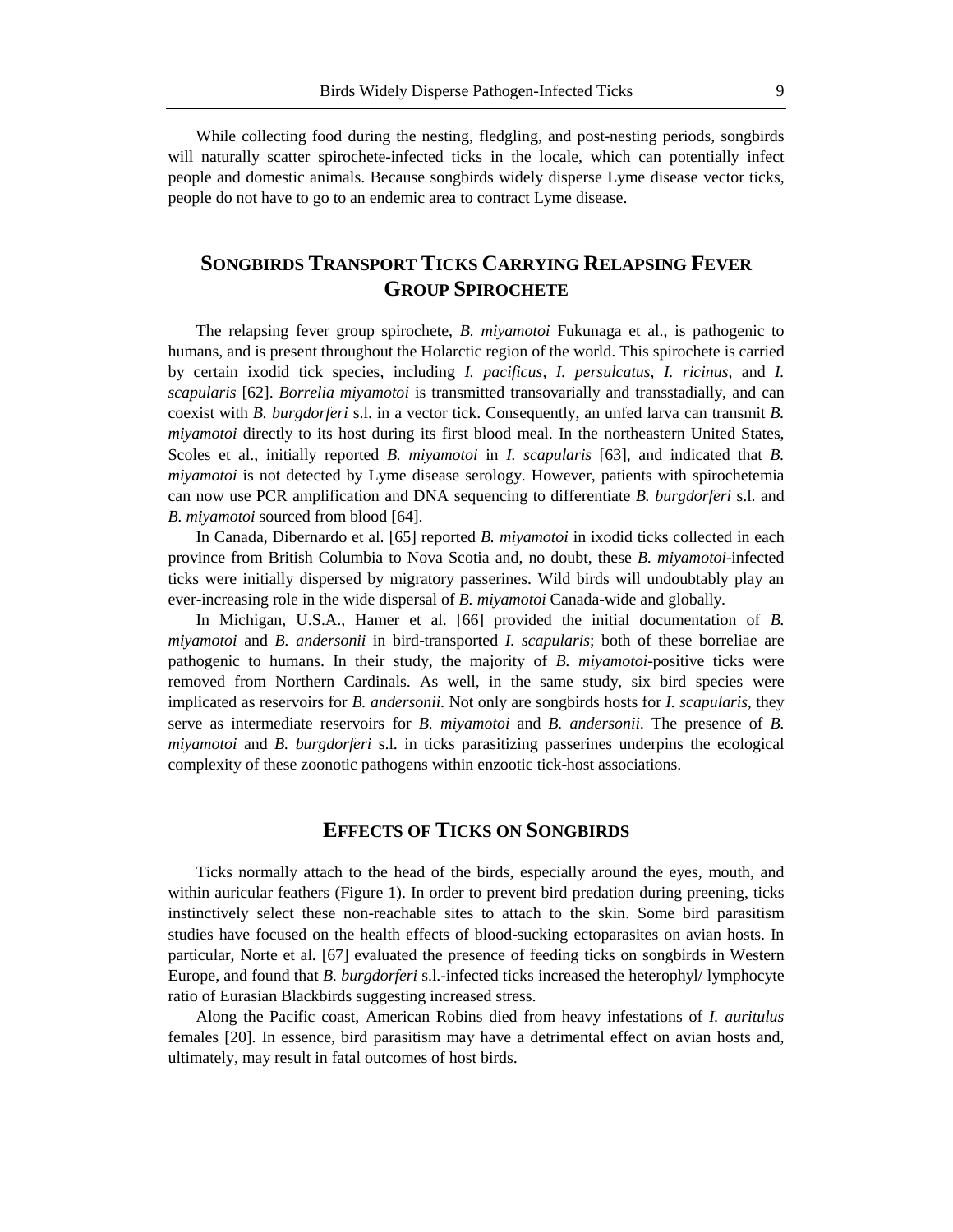

Photo credit: Charlotte England.

Figure 1. Swainson's Thrush parasitized by engorged nymphs of the blacklegged tick, *Ixodes scapularis*, below and anterior to the right eye.

#### **COINFECTIONS IN TICKS CARRIED BY BIRDS**

Coinfections are apparent in bird-feeding ticks. Migratory birds carry zoonotic pathogens, and contribute greatly to the global spread of emerging infectious diseases [27]. European researchers detected *Borrelia* and *Chlamydophila* in cloacal and throat swabs of migratory passerines, and showed that such infections can be endogenous in birds [68]. Based on the broad diversity of *Borrelia* spp. reported in songbird-transported ticks in North America, there is a great potential to have these infected ticks imported into Canada during spring migration. Interestingly, several genotypes of *B. burgdorferi* s.l. have been reported in widespread regions of Canada [23, 69, 70]. Crowder et al. [71] conducted multilocus genotype analysis of borreliae in field-caught ticks collected from various parts of the United States of America and Europe, and detected 53 distinct genotypes of *B. burgdorferi* s.s. Epidemiologically, some of these genotypes were shared between continents, which suggests transatlantic exchange via ticks on migratory birds. Notably, a significant number of *I. scapularis* and *I. ricinus* ticks had more than one *B. burgdorferi* s.s. genotypes. These findings show a diversity of genotypes in ticks across wide geographic regions, and these diverse genotypes can cause dire clinical consequences. Because of the heterogeneity of borreliae in songbird-carried ticks, Lyme disease patients are apt to fail to seroconvert because borrelial genotypes may not be present in standard Lyme disease serology [72, 73]. Rudenko et al. [74] reported cross-species recombination of *B. burgdorferi* s.l. isolated from an *I. minor* nymph collected from a single Carolina Wren, *Thryothorus ludovianus* (Latham). Based on molecular-level, multi-locus analysis, it was discovered that the *B. burgdorferi* s.s. housekeeping gene, *niff*, was incorporated into another homologous locus of another birdassociated genospecies, *B. americana*. This event supports the hypothesis that diversity and evolution of Lyme disease spirochetes is driven mainly by the host.

Pertinent to other tick-associated pathogens, *A. phagocytophilum* has been reported in American Robins in North America and, likewise, other wild birds in Eurasia (11, 75].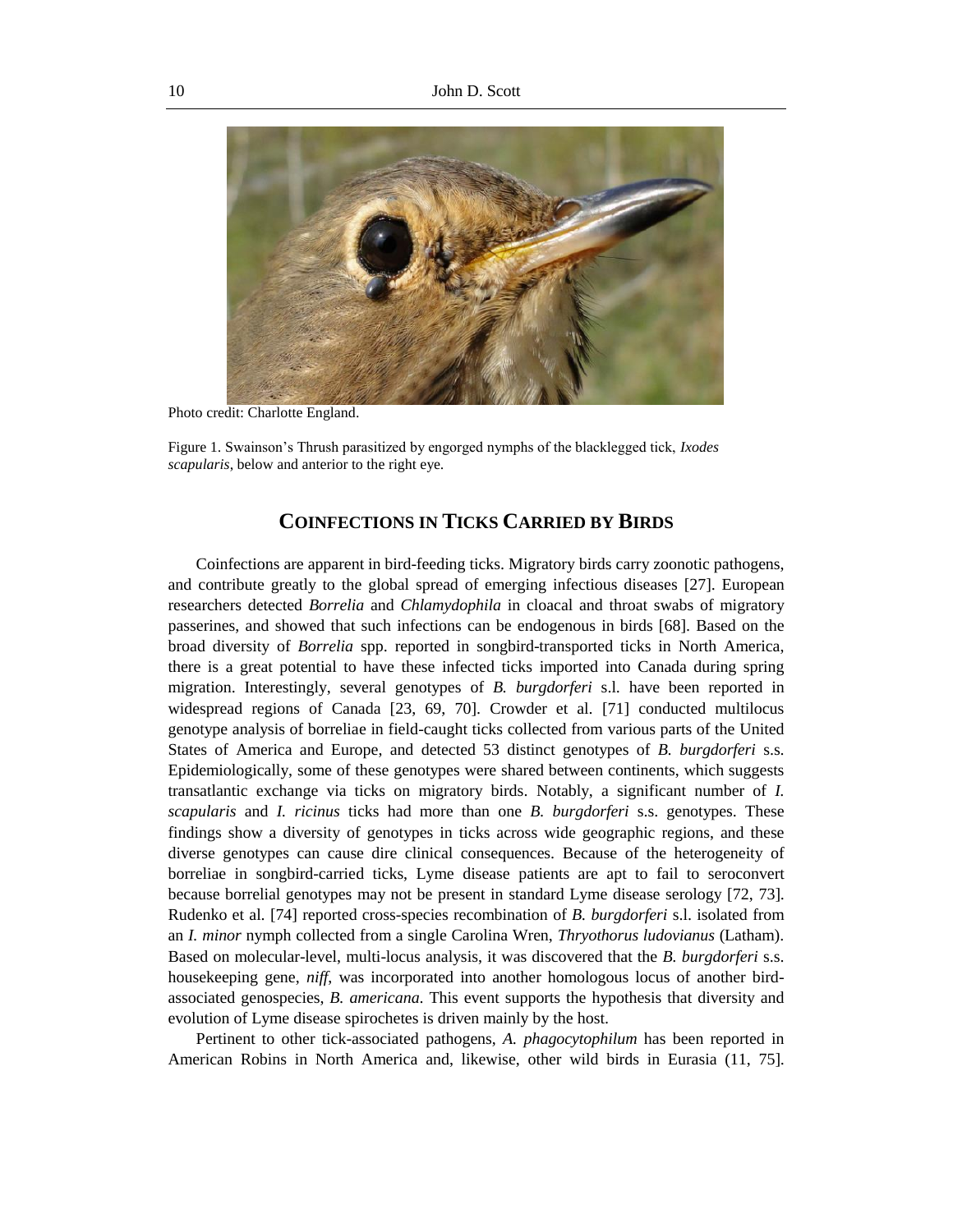Additionally, passerine-transported ticks may be infected with pathogenic microorganisms, including *Ricksettia*/*Coxiella* and tick-borne encephalitis virus. After a larva-nymph or nymph-female molt, ticks can transmit one or more tick-associated suitable pathogens to suitable vertebrate hosts, including humans.

## **SONGBIRDS ACT AS CONNECTING LINKS IN MULTI-TICK ENZOOTIC CYCLE**

In tick-conducive habitats, wild birds act as important carriers in shifting zoonotic pathogens from wildlife hosts to humans. For instance, Scott et al. [23] documented a 4-tick enzootic cycle of *B. burgdorferi* s.l. on Vancouver Island, British Columbia, Canada that consists of *I. angustus* Neumann, *I. auritulus*, *I. pacificus*, and *I. spinipalpis*. In this coastalforest habitat, *I. angustus* feeds primarily on small mammals, whereas *Ixodes auritulus* ticks feed exclusively on birds (i.e., passerines, grouse, and raptors). From a bird parasitism standpoint, both *I. pacificus* and *I. spinipalpis* parasitize avian and mammalian hosts. Not only do songbirds play a key role in maintaining and amplifying *B. burgdorferi* s.l. within this Pacific coast habitat, they serve as a spirochetal transit to humans. With the recent inclusion of *Ixodes cookei* Packard, a fifth interconnecting link is added to the enzootic cycle to circulate Lyme spirochetes within this coastal ecosystem. Although there may be one or more contiguous enzootic cycles of *B. burgdorferi* s.l. operating concurrently, in parallel, at this locality, the net effect is basically the same as one encompassing cycle. This 5-tick enzootic cycle of *B. burgdorferi* s.l. emulates a web-like interplay within a tick-bird-mammal community. Ecologically, this interaction of five tick species highlights the complexity of maintaining and perpetuating *B. burgdorferi* s.l. within this particular watershed habitat of British Columbia. Within this multi-tick cycle, Scott et al. [76] provide the first report of *B. burgdorferi s*.l.-infected ticks (*I. auritulus*) parasitizing a raptor (Cooper's Hawk, *Accipiter cooperii* (Bonaparte). This newfound, bird-tick association denotes that raptors are explicitly involved in the spread of Lyme disease. Medically, *I. angustus*, *I. cookei*, *I. pacificus*, and *I. spinipalpis* ticks parasitize humans, and may potentially transmit tick-borne pathogens.

#### **HEALTH IMPLICATIONS**

Lyme disease is a multisystem bacterial infection that causes protean manifestations in humans. This zoonotic disease can generate a brutal assault on the body, and promptly converts a healthy person into a febrile individual with cognitive impairment and unending pain. Lyme disease can have significant morbidity, and may be acute, recurrent, or chronic. When Lyme disease advances in a host, *B. burgdorferi* s.l. evades host immunity and generates diverse, pleomorphic forms (i.e., spirochetes, round bodies, granules, blebs) and, combined together, produce gelatinous masses, called biofilms (persister cells). These polysaccarhide-based matrices typify chronicity of infection [77]. Signs and symptoms of Lyme disease may persist after short-term antibiotic treatment, and survive in deep-seated and immune-privileged sites [78-85]. Several tissues in the body are hard to penetrate with antibiotics, including ligaments and tendons [86, 87], muscle [88], brain [89-92], bone [93,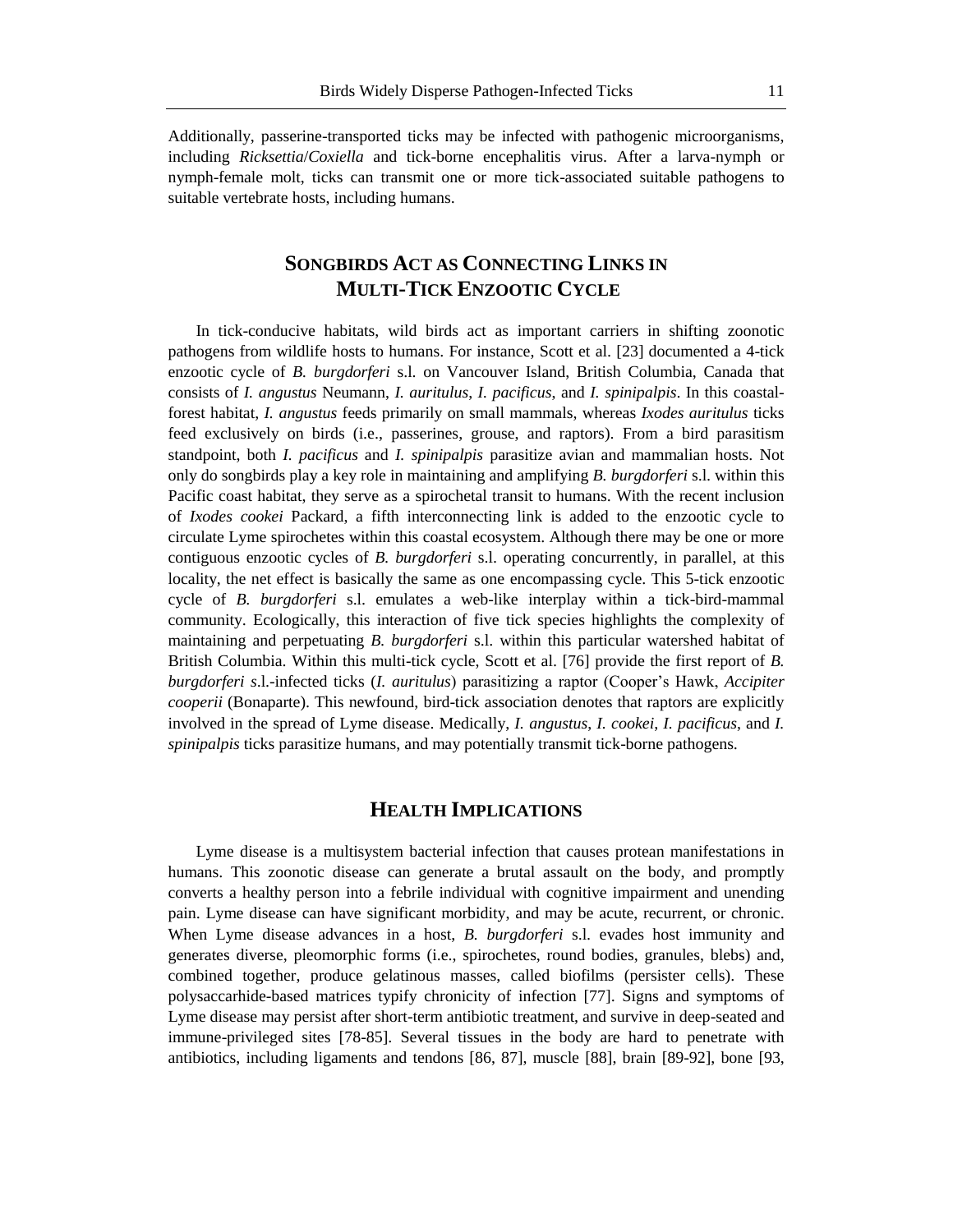94], eyes [95, 96], glial and neuronal cells [97, 98], and fibroblasts/scar tissue [99]. Persistence of *B. burgdorferi* s.l. has been documented in several different mammalian hosts, including dogs [100, 101], gerbils [102], guinea pigs [103], hamsters [104], nonhuman primates (i.e., rhesus macaques) [105, 106], baboons [107], humans [108-111], laboratory mice [112-116], white-footed mice [117-119], rats [120] and horses [121, 122]. Insofar as *B. burgdorferi* s.l. has an immune-evasion mode during its activity, this stealth pathogen sequesters and survives in suitable hosts. If left untreated or inadequately treated, this zoonotic spirochetosis may ultimately result in fatal outcomes [123, 124].

Lyme disease is typically transmitted to avian and mammalian hosts by certain infected ticks; however, other modes of transmission are present. Passage of *B. burgdorferi* s.l. to humans and domestic animals may occur by: blood transfusion [125-127], congenital transmission [128-133], contact transmission [134], and sexual transmission [135-137]. Furthermore, *B. burgdorferi* s.l. has been detected in breast milk of Lyme disease patients [138]. In essence, Lyme disease can induce chronic, progressive illness that can have a wide diversity of pathological symptoms in vertebrates [139-141]. During treatment, patients can have flu-like Jarisch-Herxheimer reactions. Commercial laboratory testing, which are based on immune response, yields poor results for Lyme disease, and has a sensitivity of only 46% in patients who have been infected for more than 4-6 weeks [142]. Consequently, these tests currently miss more than half of the human Lyme disease cases in North America.

A reservoir-competent songbird, which is heavily infested with *B. burgdorferi* s.l. infected ticks, can haphazardly disperse fully engorged ticks at stopovers, and consequentially initiate a chain of Lyme disease cases along its flight path. Such pathogen-laden ticks are an ever-growing concern and a public health risk to unsuspecting outdoor adventurers and workers.

#### **REFERENCES**

- [1] Gregson, J. D. The Ixodoidea of Canada. Publication 930. *Science Service, Entomology Division, Canada Department of Agriculture,* Ottawa, Ontario, Canada. 1956.
- [2] Anderson, J. F.; and Magnarelli, L. A. Epizootiology of Lyme disease-causing borreliae. *Clinics in Dermatology*, 1993; 11: 339-351.
- [3] Burgdorfer, W.; Barbour, A. G.; Hayes, S. F.; Benach, J. L.; Grunwaldt, and E.; Davis, J. P. Lyme disease—a tick-borne spirochetosis? *Science,* 1982; 216: 1317-1319.
- [4] Clark, K. L.; Leydet, B.; and Hartman, S. Lyme borreliosis in human patients in Florida and Georgia, USA. *International Journal of Medicine and Science*, 2013; 10: 915-931.
- [5] Richter, D.; Spielman, A.; Komar, N.; and Matuschka, F.-R. Competence of American Robins as reservoir hosts for Lyme disease spirochetes. *Emerging Infectious Diseases*, 2000; 6: 133-138.
- [6] Humair, P.-F.; Postic, D.; Wallich, R.; and Gern, L. An avian reservoir (*Turdus merula*) of the Lyme borreliosis spirochetes. *Zentrailblatt für Bakteriologie,* 1998; 287: 521- 538.
- [7] Nicholson, W. L.; Sonenshine, D. E.; Lane, R. S.; and Uilenberg, G. (2009). Ticks (Ixodoidea). *In* Mullen, G. R.; and Durden L. A. (editors), Medical and Veterinary Entomology, 2<sup>nd</sup> edition. pp. 493-542. Amsterdam, Netherlands: Elservier, Inc.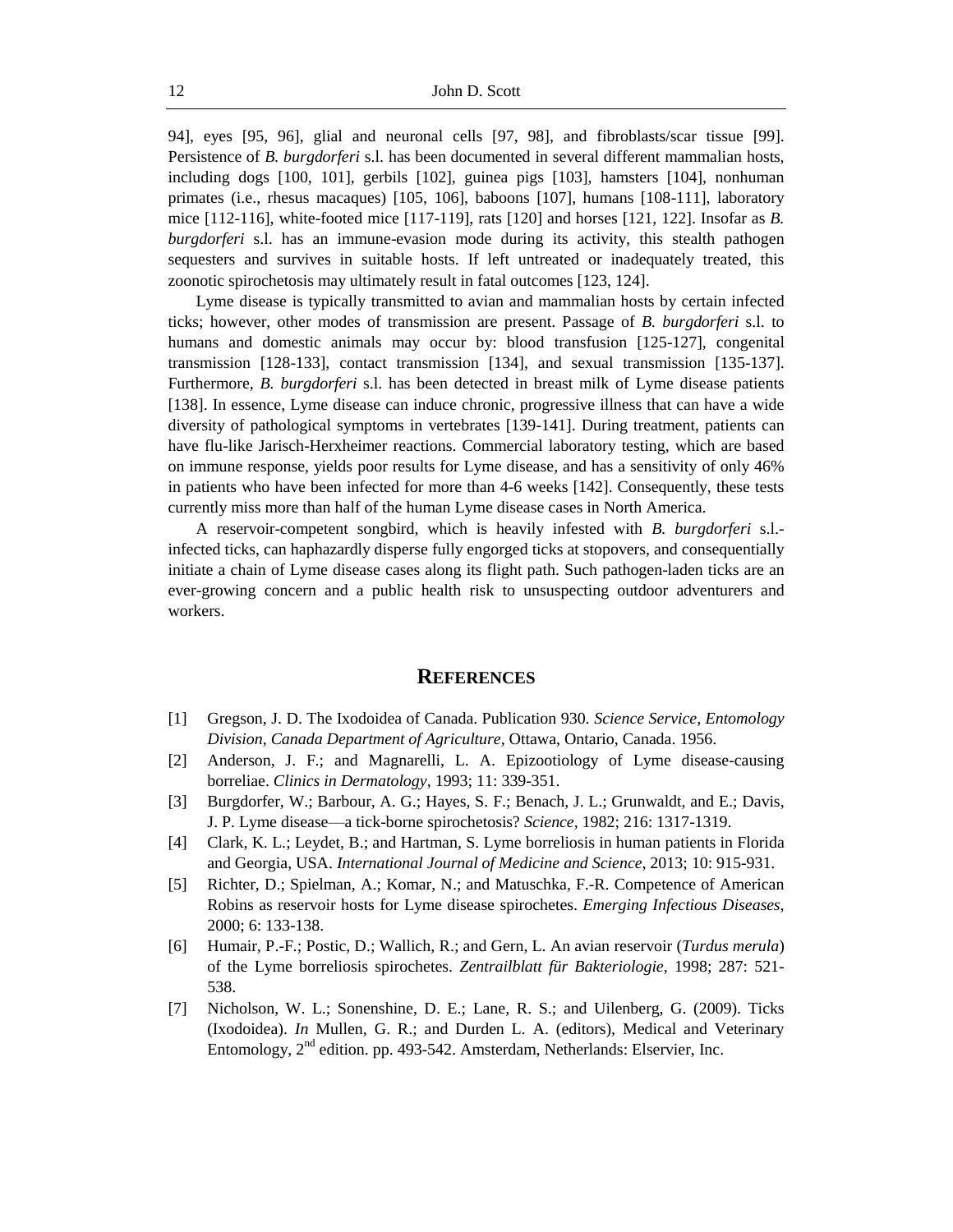- [8] Magnarelli, L. A.; Dumler, J. S.; Anderson, J. F.; Johnson, R. C.; and Fikrig, E. Coexistence of antibodies to tick-borne pathogens of babesiosis, ehrlichiosis, and Lyme borreliosis in human sera. *Journal of Clinical Microbiology,* 1995; 33: 3054-3057.
- [9] Mitchell, P. D.; Reed, K. D.; and Hofkes, J. M. Immunoserologic evidence of coinfection with *Borrelia burgdorferi*, *Babesia microti*, human granulocytic *Ehrlichia* species in residents of Wisconsin and Minnesota. *Journal of Clinical Microbiology*, 1996; 34: 724-727.
- [10] Hersh, M. H.; Ostfield, R. S.; McHenry, D. J.; Tibbetts, M.; Brunner, J. L., Killilea, M. E.; et al. Co-infection of blacklegged ticks with *Babesia microti* and *Borrelia burgdorferi* is higher than expected and acquired from small mammal hosts. *PLoS One*, 9(6): e99348. doi:10.1371/ journal.pone.0099348.
- [11] Alekseev, A. N.; Dubina, H. V.; Semenov, A. V.; and Bolshakov, C. V. Evidence of ehrlichiosis agents found in ticks (Acari: Ixodidae) collected from migratory birds. *Journal of Medical Entomology*, 2001; 38: 471-474.
- [12] Oksi, J.; Marjamäki, M.; Koski, K.; Nikoskelainen, J.; and Viljanen, M. K. Bilateral facial palsy and meningitis caused by *Borrelia* double infection. *Lancet,* 1995; 345: 1583-1584.
- [13] Hoogstraal, H. African Ixodoidea, I. Ticks of the Sudan. U.S. Navy, Washington, D.C., 1956.
- [14] Hoogstraal, H.; and Kaiser, M. N. Ticks from European-Asiatic birds migrating through Egypt into Africa. *Science*, 1961; 133: 277-278.
- [15] Anderson, J. F.; and Magnarelli, L. A. Avian and mammalian hosts of spirocheteinfected ticks and insects in a Lyme disease focus in Connecticut. *Yale Journal of Biology and Medicine*, 1984; 57: 627-641.
- [16] Anderson, J. F.; Johnson, R. C.; Magnarelli, L. A.; and Hyde, F. W. Involvement of birds in the epidemiology of Lyme disease agent *Borrelia burgdorferi*. *Infection and Immunity*, 1986; 51: 394-396.
- [17] Anderson, J. F.; Magnarelli, L. A.; and Stafford, K. C., III. Bird-feeding ticks transstadially transmit *Borrelia burgdorferi* that infect Syrian hamsters. *Journal of Wildlife Diseases*, 1990; 26: 1-10.
- [18] Smith, R. P., Jr.; Rand, P. W.; Lacombe, E. H.; Morris, S. R.; Holmes, D. W.; Caporale, D. A. Role of bird migration in the long-distance dispersal of *Ixodes dammini*, the vector of Lyme disease. *Journal of Infectious Diseases,* 1996; 174: 221-224.
- [19] Scott, J. D.; Fernando, K.; Banerjee, S. N.; Durden, L. A.; Byrne, S. K. and Banerjee, M; Birds disperse ixodid (Acari: Ixodidae) and *Borrelia burgdorferi*-infected ticks in Canada. *Journal of Entomology*, 2001; 38: 493-500.
- [20] Morshed, M. G.; Scott, J. D.; Fernando, K.; Beati, L.; Mazerolle, D. F.; and Durden, L. A. Migratory songbirds disperse ticks across Canada, and first isolation of the Lyme disease spirochete, *Borrelia burgdorferi*, from the avian tick, *Ixodes auritulus*. *Journal of Parasitology*, 2005; 91: 780-790.
- [21] Ogden, N. H.; Lindsay, R. L.; Hanincová, K.; Barker, I. K.; Bigras-Poulin, M.; et al. (2008) Role of migratory birds in introduction and range expansion of *I. scapularis* ticks and of *Borrelia burgdorferi* and *Anaplasma phagocytophilum* in Canada. Applied and Environmental Microbiology 74: 1780-1790. Erratum: 2008. *Appl. Environ. Microbiol.,* 74: 3919. doi: 10.1128/AEM.00857-08.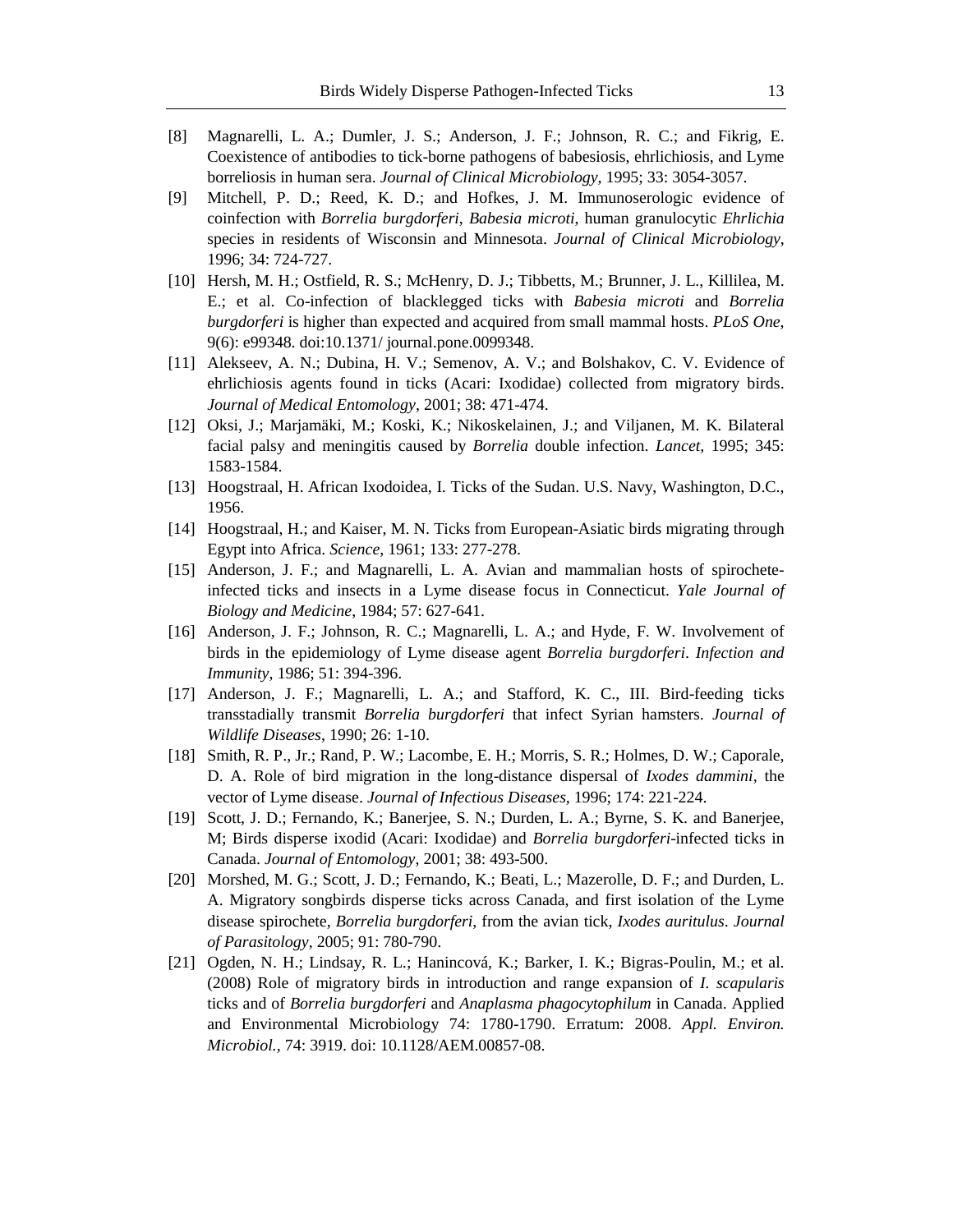- [22] Scott, J. D.; Lee, M.-K.; Fernando, K.; Durden, L. A.; Jorgensen, D. R.; and Mak, S. Detection of Lyme disease spirochete, *Borrelia burgdorferi* sensu lato, including three novel genotypes in ticks (Acari: Ixodidae) collected from songbirds (Passeriformes) across Canada. *Journal of Vector Ecology*, 2010; 35: 124-139.
- [23] Scott, J. D.; Anderson, J. F.; and Durden, L. A. Widespread dispersal of *Borrelia burgdorferi*-infected ticks collected from songbirds across Canada. *Journal of Parasitology*, 2012; 98: 49-59.
- [24] Scott, J. D.; and Durden, L. A. Songbird-transported tick Ixodes minor (Ixodida: Ixodidae) discovered in Canada. Canadian Entomologist, 2015; 147: 46-50.
- [25] Weisbrod, A. R.; and Johnson, R. C. Lyme disease and migrating birds in the Saint Croix River Valley. *Applied and Environmental Microbiology,* 1989; 55: 1921-1924.
- [26] Durden, L. A.; Oliver, J. H., Jr.; and Kinsey, A. A. Ticks (Acari: Ixodidae) and spirochetes (Spirochaetaceae: Spirochaetales) recover from birds on a Georgia barrier island. *Journal of Medical Entomology*, 2001; 38: 231-236.
- [27] Reed, K. D.; Meece, J. K.; Henkel, J. S.; and Shukla, S. K. Birds, migration and emerging zoonosis: West Nile virus, Lyme disease, Influenza A and enteropathogens. *Clinical Medicine and Research*, 2003; 1: 5-12.
- [28] Olsen, B.; Duffy, D. C.; Jaenson, T. G. T.; Gyle, Å.; Bonnedahl, J.; and Bergström, S. Transhemispheric exchange of Lyme disease spirochetes by seabirds. *Journal of Clinical Microbiology*, 1995; 33: 3270-3274.
- [29] Gyle, Å.; Olsen, B.; Straševičius, D.; Ras, N. M.; Seihe, P.; and Noppa, L.; et al. Isolation of Lyme disease *Borrelia* from Puffins (*Fratercula arctica*) and seabird ticks (*Ixodes uriae*) on the Faeroe Islands. *Journal of Clinical Microbiology,* 1999; 37: 890- 896.
- [30] Smith, R. P.; Muzaffar, S. B.; Lavers, J.; Lacombe, E. H.; Cahill, B. K.; Lubelczyk, C. B.; et al. *Borrelia garinii* in seabird ticks (*Ixodes uriae*), Atlantic coast, North America. *Emerging Infectious Diseases*, 2006; 12: 1909-1912.
- [31] Doube, B. M. Seasonal patterns of abundance and host relationships of the Australian paralysis tick, *Ixodes holocyclus* Neumann (Acarina: Ixodidae), in southeastern Queensland. *Australian Journal of Ecology,* 2006; 4: 345-360.
- [32] Hamer, S. A.; Goldberg, T. L.; Kitron, U. D.; Brawn, J. D.; Anderson, T. K.; Loss, S. R.; et al. Wild birds and urban ecology of ticks and tick-borne pathogens, Chicago, Illinois, USA, 2005-2010. *Emerging Infectious Diseases,* 2012; 18: 1589-1595.
- [33] Stutchbury, B. J. M.; Tarof, S. A.; Done, T.; Gow, E.; Kramer, P. M.; and Tautin, J.; et al. Tracking long-distance songbird migration by using geolocators. *Science*, 2009; 323: 896.
- [34] Brewer, D.; Diamond, A.; Woodsworth, E. J.; Collins, B. T.; and Dunn, E. H. Canadian atlas of bird banding. Volume 1. Doves, cuckoos, and hummingbirds through passerines, 1921-1995. Canadian Wildlife Service, Environment Canada. Hull, Quebec. 2000.
- [35] Hunt, P. D.; and Eliason, B. C. Blackpoll Warbler. *In* The Birds of North America, No. 431. A. Poole and F. Gill (eds.). The Birds of North America, Inc., Philadelphia, PA. 1999.
- [36] Brinkerhoff, R. J.; Folson-O'keefe, C. M.; Streby, H. M.; Bent, S. J.; Tsao, K.; and Wiuk-Wasser, M. A. Regional variation in immature *Ixodes scapularis* parasitism on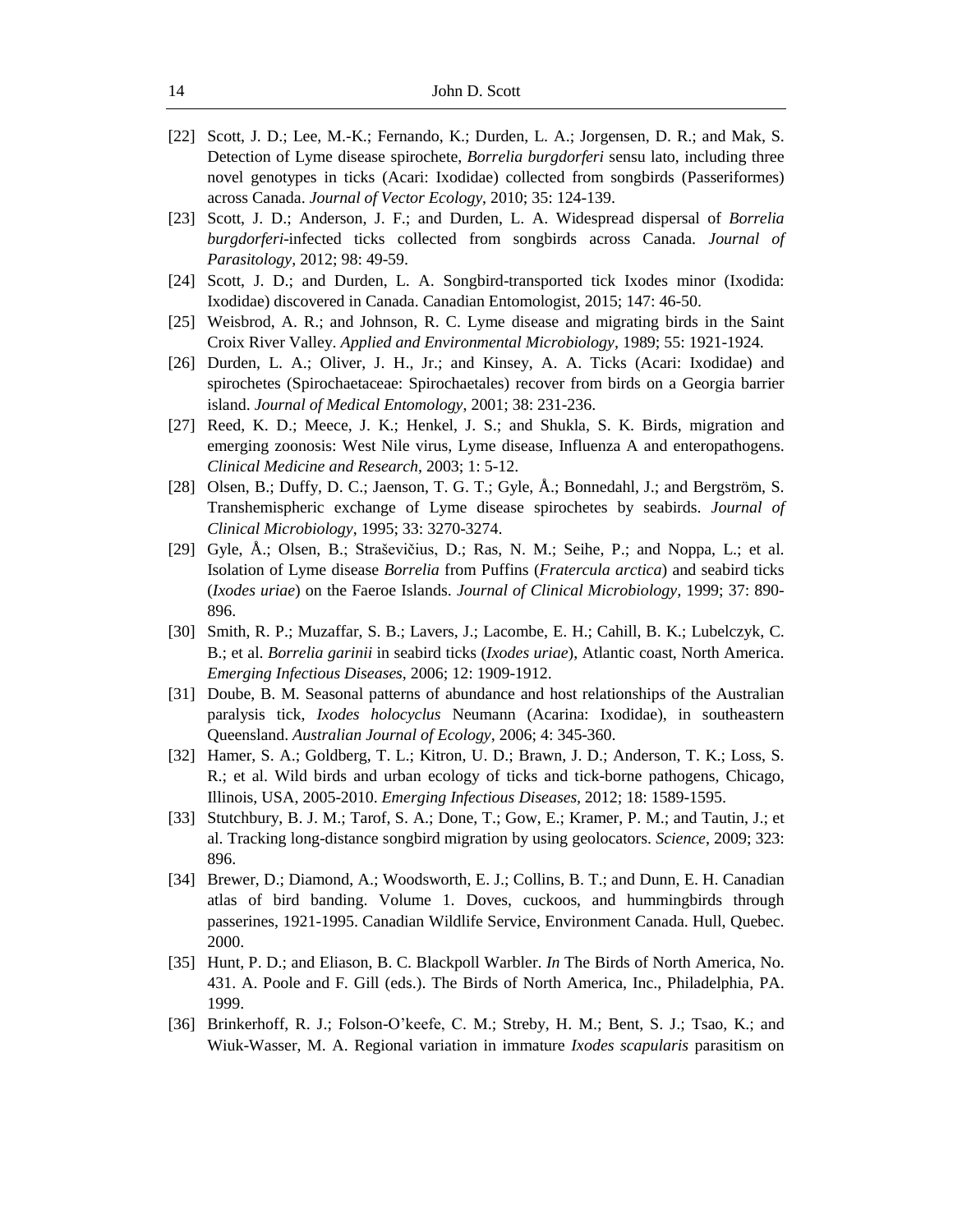North American songbirds: implications for transmission of the Lyme pathogen, *Borrelia burgdorferi*. *Journal of Medical Entomology,* 2011; 48: 422-428.

- [37] Rollend, L.; Fish, D.; and Childs, J. E. Transovarial transmission of *Borrelia* spirochetes by *Ixodes scapularis*: a summary of the literature and recent observations. *Ticks and Tick-Borne Diseases*, 2012; 4: 46-51.
- [38] Stafford, K. C.; and Kitron, U. (2002). Environmental management for Lyme borreliosis control. *In* Lyme borreliosis, Gray, J.; Kahl, O.; and Stanek, G. (eds.). p. 301-334. Oxon, Wallingford, U.K.: CAB International.
- [39] Milne, A. The ecology of the sheep tick, *Ixodes ricinus* L.: microhabitat economy of adult tick. *Parasitology*, 1950; 40: 14-34.
- [40] Hassan, S. M.; Dipeolu, O. O.; Amoo, A. O.; and Odhiambo, T. R. Predation of livestock ticks by chickens. *Veterinary Parasitology*, 1991; 38: 199-204.
- [41] Moreau, R. E. The food of the Red-billed Oxpecker, *Buphagus erythrorhynchus*  (Stanley). *Bulletin of Entomological Research*, 1933; 24: 325-335.
- [42] McLean, R. G.; Ubico, S. R.; Hughes, C. A.; Engstrom, S. M.; and Johnson, R. C. Isolation and characterization of *Borrelia burgdorferi* from blood of a bird captured in the Saint Croix River Valley. *Journal of Clinical Microbiology*, 1993; 31: 2038-2043.
- [43] Stafford, K. C.; Bladen, V. C.; and Magnarelli, L. A. Ticks (Acari: Ixodidae) infesting wild birds (Aves) and white-footed mice in Lyme, CT. *Journal of Medical Entomology*, 1995; 32: 453-466.
- [44] Kurtenbach, K.; Peacey, M.; Rijpkema, S. G. T.; Hoodless, A. N.; Nuttall, P. A., and Randolph, S. E. Differential transmission of the genospecies of *Borrelia burgdorferi* sensu lato by game birds and small rodents in England. *Applied and Environmental Microbiology*, 1998; 64: 1169-1174.
- [45] Humair, P.-F.; Turrian, N.; Aeschlimann, A.; and Gern, L. *Ixodes ricinus* immatures on birds in a focus of Lyme borreliosis: epizootioloic contribution of small mammals. *Folia Parasitology*, 1993; 40: 237-242.
- [46] Hubálek, Z.; Anderson, J. F.; Halouzka, J.; and Hájek, V. Borreliae in immature *Ixodes ricinus* (Acari: Ixodidae) ticks parasitizing birds in the Czech Republic. *Journal of Medical Entomology*, 1996; 33: 766-771.
- [47] Kaiser, A.; Seitz, A.; and Strub, O. Prevalence of *Borrelia burgdorferi* sensu lato in the nightingale (*Luscinia megarhynchos*) and other passerine birds. *International Journal of Medical Microbiology*, 2002; 291: 75-79.
- [48] Hanincová, K.; Taragelová, V.; Koci, J.; Schäfer, S. M.; Hails, R.; Ullmann, A. J.; et al. Association of *Borrelia garinii* and *B. valaisiana* with songbirds in Slovakia. *Applied and Environmental Microbiology,* 2003; 69: 2825-2830.
- [49] Mannelli, A.; Nebbia, P.; Tramuta, C.; Grego, E.; Tomassone, L.; Ainardi, R.; et al. *Borrelia burgdorferi* sensu lato infection in larval *Ixodes ricinus* (Acari: Ixodidae) feeding on blackbirds in northwestern Italy. *Journal of Medical Entomology*, 2005; 42: 168-175.
- [50] Taragel'ová, V.; Koči, J.; Hanincová, K.; Kurtenbach, K.; Derdáková, M.; et al. Blackbirds and Song Thrushes constitute a key reservoir of *Borrelia garinii*, the causative agent of borreliosis in central Europe. *Applied and Environmental Microbiology*, 2008; 74: 1289-1293.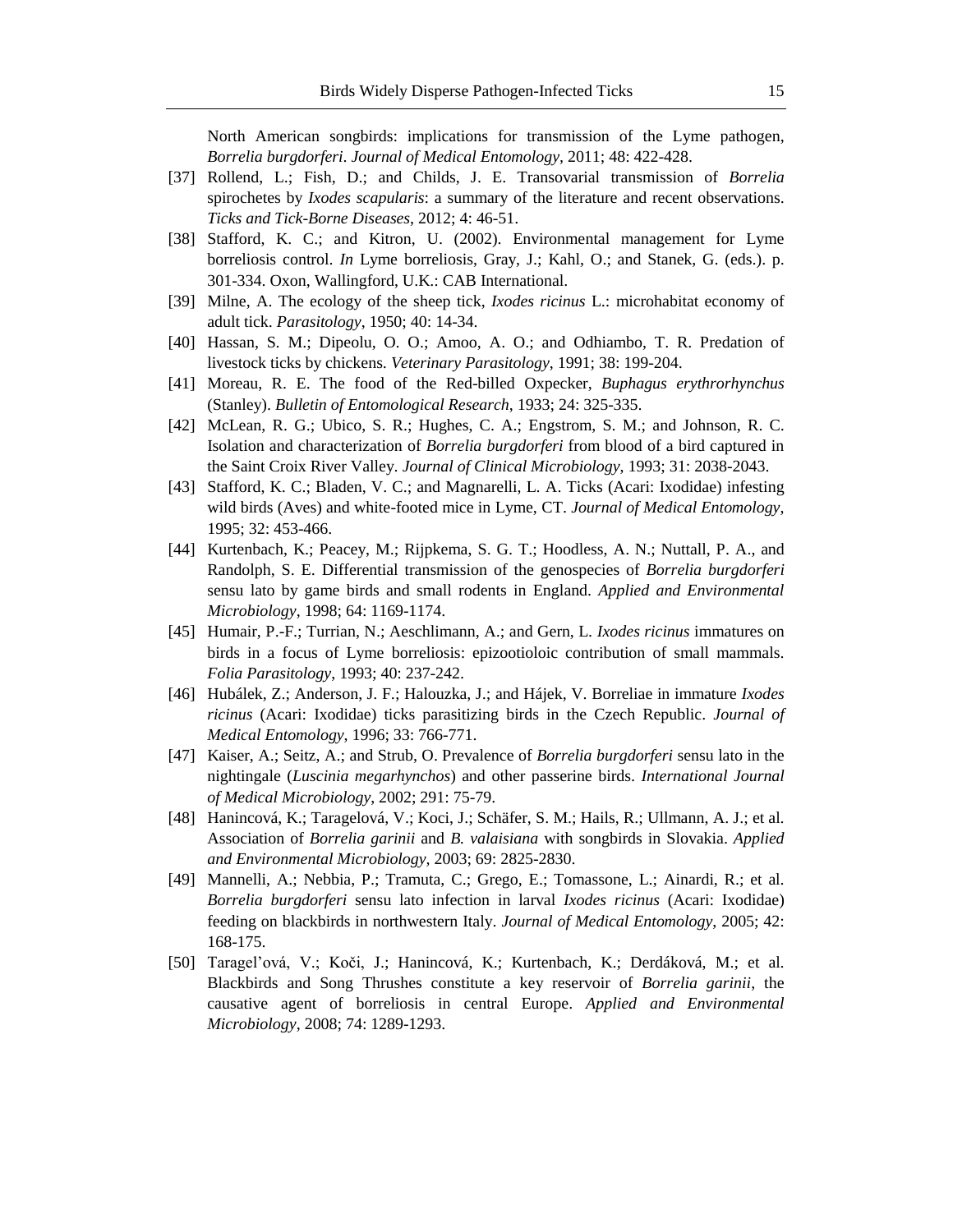- [51] Saikku, P.; and Brummer-Korvenkontio, M. Arboviruses in Finland. II. Isolation and characterization of Uukuniemi virus, a virus associated with ticks and birds. *American Journal of Tropical Medicine and Hygiene*, 1973; 22: 390-399.
- [52] Poupon, M.-A.; Lommano, E.; Humair, P.-F.; Douet, V.; Rais, O.; Schaad, M.; et al. Prevalence of *Borrelia burgdorferi* sensu lato in ticks collected from migratory birds in Switzerland. *Applied and Environmental Microbiology,* 2006; 72: 976-979.
- [53] Comstedt, P.; Bergström, S.; Olsen, B.; Garpmo, U.; Marjavaara, L.; Mejlon, H.; et al. Migratory passerine birds as reservoirs of Lyme borreliosis in Europe. *Emerging Infectious Diseases,* 2006; 12: 1087-1095.
- [54] Norte, A. C.; Ramos, J. A.; Gern, L.; Núncio, M. S.; and Lopes de Carvalho, I. Birds as reservoirs for *Borrelia burgdorferi* s.l. in Western Europe: circulation of *B. turdi* and other genospecies in bird-tick cycles in Portugal. *Environmental Microbiology*, 2012. doi: 10.1111/j.1462-2920.2012.02834.x.
- [55] Movila, A.; Alekseev, A. N.; Dubinina, H. V.; and Toderas, D. Detection of tick-borne pathogens in ticks from migratory birds in the Baltic region of Russia. *Medical and Veterinary Entomology*, 2012. doi: 10.1111/j.1365-2915.2012.01037.x.
- [56] Hildebrandt, A.; Franke, J.; Meier, F., Sachse, S.; Dorn, W.; and Straube, E. The potential role of migratory birds in transmission cycles of *Babesia* spp., *Anaplasma phagocytophilum*, and *Ricksettsia* spp. *Ticks and Tick-borne Diseases,* 2010; 1: 105- 107.
- [57] Ishiguro, F.; Takada, N.; Maszawa, T.; and Fukui, T. Prevalence of Lyme disease *Borrelia* spp. in ticks from migratory birds on the Japanese mainland. *Applied and Environmental Microbiology*, 2000; 66: 982-986.
- [58] Ogrzewalska, M.; Pacheco, R. C.; Uezu, A.; Richtzenhain, L. J.; Ferreira, F.; and Labruna, M. B. Ticks (Acari: Ixodidae) infesting birds in an Atlantic rain forest region of Brazil. *Journal of Medical Entomology*, 2009; 46: 1225-1229.
- [59] Levine, J. F.; Sonenshine, D. E.; Nicholson, W. L.; and Turner, R. T. *Borrelia burgdorferi* in ticks (Acari: Ixodidae) from coastal Virginia. *Journal of Medical Entomology*, 1991; 28: 668-674.
- [60] Namrata, P.; Miller, J. M.; Shilpa, M.; Reddy, P. R.; Bandoski, C.; Rossi, M. J.; et al. Filarial nematode infection in *Ixodes scapularis* ticks collected from southern Connecticut. *Veterinary Sciences*, 2014; 1: 5-15. doi:10.3390/vetsci1010005.
- [61] Scott, J. D.; Scott, C. M.; and Anderson, J. F. The establishment of a blacklegged tick population by migratory songbirds in Ontario, Canada. *Journal of Veterinary Science and Medicine*, 2014; 2: 5.
- [62] Platonov, A. E.; Karan, L. S.; Kolyasnikova, N. M.; Makhneva, N. A.; Toporkova, M. G.; Maleev, V. V., et al. Humans infected with relapsing fever spirochete *Borrelia miyamotoi*, Russia. *Emerging Infectious Diseases,* 2011; 17: 1816-1823.
- [63] Scoles, G. A.; Papero, M.; Beati, L.; and Fish, D. A relapsing fever group spirochete transmitted by *Ixodes scapularis* ticks. *Vector Borne and Zoonotic Diseases,* 2001; 1: 21-34.
- [64] Lee, S. H.; Vigliotti, J. S.; Vigliotti, V. S.; Jones, W.; Moorcroft, T. A., and Lantsman, K. DNA sequencing of off-season spirochetemia with low bacterial density in *Borrelia burgdorferi* and *Borrelia miyamotoi* infections. *International Journal of Molecular Science*, 2014; 15: 11364-11386. doi:10.3390/ijms150711364.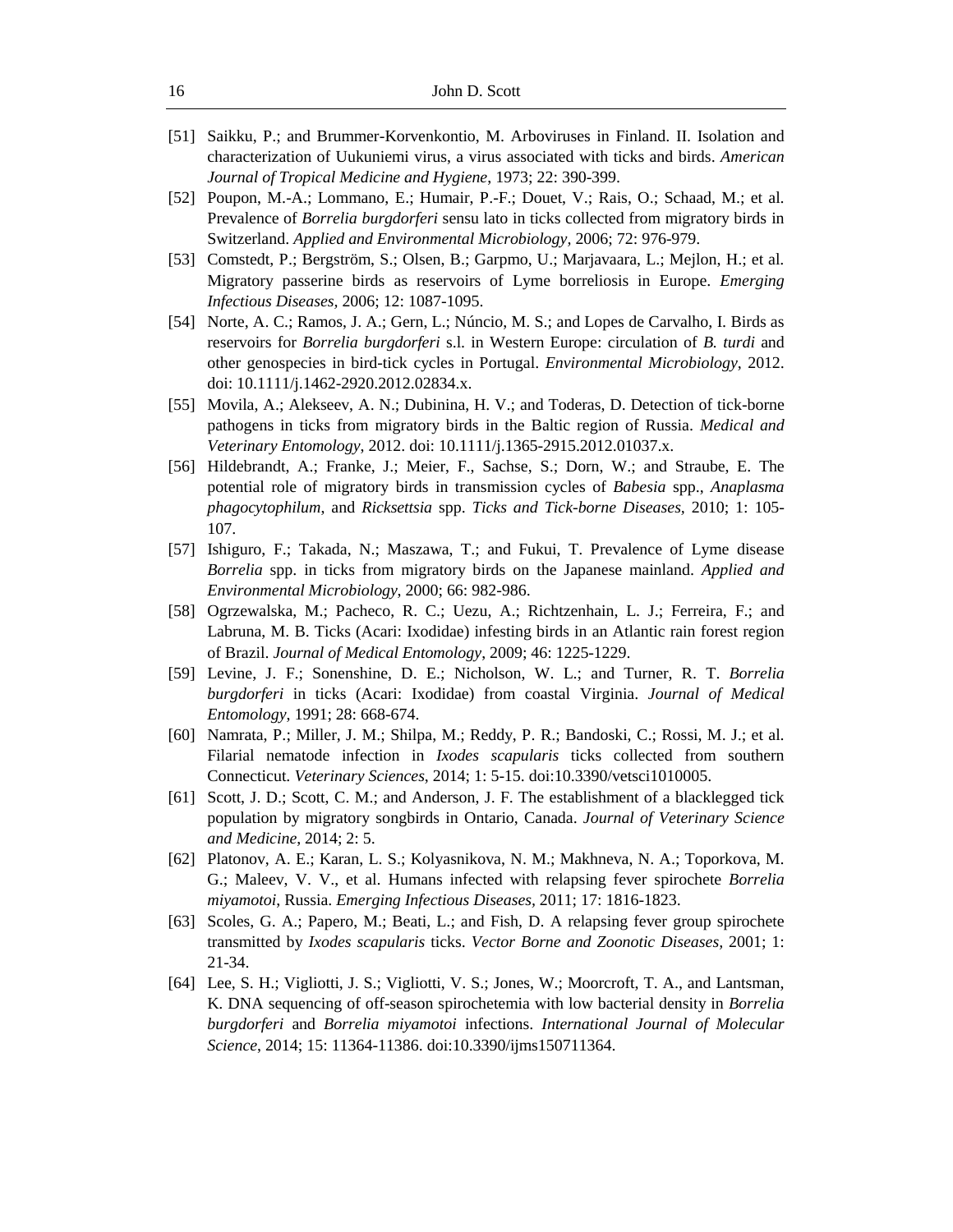- [65] Dibernardo, A.; Cote, T.; Ogden, N. H.; and Lindsay, L. R. The prevalence of *Borrelia miyamotoi* infection, and co-infections with other *Borrelia* spp. in *Ixodes scapularis* ticks collected in Canada. *Parasites and Vectors,* 2014; 7: 183. http:doi.orog/10.1186/1756-3305-7-183.
- [66] Hamer, S. A.; Hickling G. J.; Keith, R.; Sidge, J. L.; Walker, E. D., Tsao, J. I. Associations of passerine birds, rabbits, and ticks with *Borrelia miyamotoi* and *Borrelia andersonii* in Michigan, U.S.A. *Parasites and Vectors*, 2012; 5: 231. doi: 10.1186/1756-3305-5-231.
- [67] Norte, A. C.; Lobato, D. N.; Braga, E. M.; Antonini, Y.; Lacorte, G.; Goncalves, M.; et al. Do ticks and *Borrelia burgdorferi* s.l. constitute a burden to birds? *Parasitology Research*, 2013; 112: 1903-1912.
- [68] Schwarzova, K.; Betáková,T.; Neméth, J.; and Mizáková, A. Detection of *Borrelia burgdorferi* sensu lato and *Chlamydophila psittaci* in throat and cloacal swabs from birds migrating through Slovakia. *Folia Microbiology,* 2006; 51: 653-658.
- [69] Scott, J. D.; and Durden, L. A. First isolation of Lyme disease spirochete, *Borrelia burgdorferi*, from ticks collected from songbirds in Ontario, Canada. *North American Bird Bander*, 2009; 34; 97-101.
- [70] Ogden, N. H.; Margos, G.; Aanensen, D. M.; Drebot, M. A.; Feil, E. J.; Hanincová, K.; et al. Investigation of genotypes of *Borrelia burgdorferi* in *Ixodes scapularis* ticks collected during surveillance in Canada. *Applied and Environmental Microbiology*, 2011; 77: 3244-3254.
- [71] Crowder, C. D.; Matthews, H. E.; Schutzer, S.; Rounds, M. A.; Luft, B. J.; Nolte, O.; et al. Genotypic variation and mixtures of Lyme *Borrelia* in *Ixodes* ticks from North America and Europe. *PLoS ONE*, 2010; 5: e10650. doi: 10.1371/journal.pone.0010650.
- [72] Sperling, J. L. H.; and Sperling, F. A. H. Lyme borreliosis in Canada: biological diversity and diagnostic complexity from an entomological perspective. *Canadian Entomologist*, 2009; 141: 521-549.
- [73] Sperling, J. L. H.; Middelveen, M. J.; Klein, D.; and Sperling, F. A. H. Evolving perspectives on Lyme borreliosis in Canada. *Open Neurology Journal,* 2012; 6 (Suppl. 1-M4) 94-103.
- [74] Rudenko, N.; Golovchenko, M. J.; Belfiore, N. M.; Grubhoffer, L.; and Oliver, J. H., Jr. Divergence of *Borrelia burgdorferi* sensu lato spirochetes could be driven by the host: diversity of *Borrelia* strains isolated from ticks feeding on a single bird. *Parasites and Vectors*, 2014; 7: 4. http://doi.org/10.1186/1756-3305-7-4.
- [75] Johnston, E.; Munoz, J. D.; and Owen, J. *Anaplasma phagocytophilum* infection in American Robins and Gray Catbirds. *Journal of Medical Entomology,* 2013; 50: 163- 170.
- [76] Scott, J. D.; Anderson, J. F.; and Durden, L. A. First detection of Lyme disease spirochete *Borrelia burgdorferi* in ticks collected from a raptor in Canada. *Journal of Veterinary Science and Medical Diagnosis*, 2013; 2: 4. http://dx.doi.org/10.4172/2325- 9590.1000123.
- [77] Sapi, E.; Bastien, S. L.; Mpoy, C. M.; Scott, S.; Rattelle, A.; Pabbati, N.; et al. Characterization of biofilm formation by *Borrelia burgdorferi in vitro*. *PLoS ONE*, 2012; 7: e48277. doi:10.1377/journal.pone.0048277.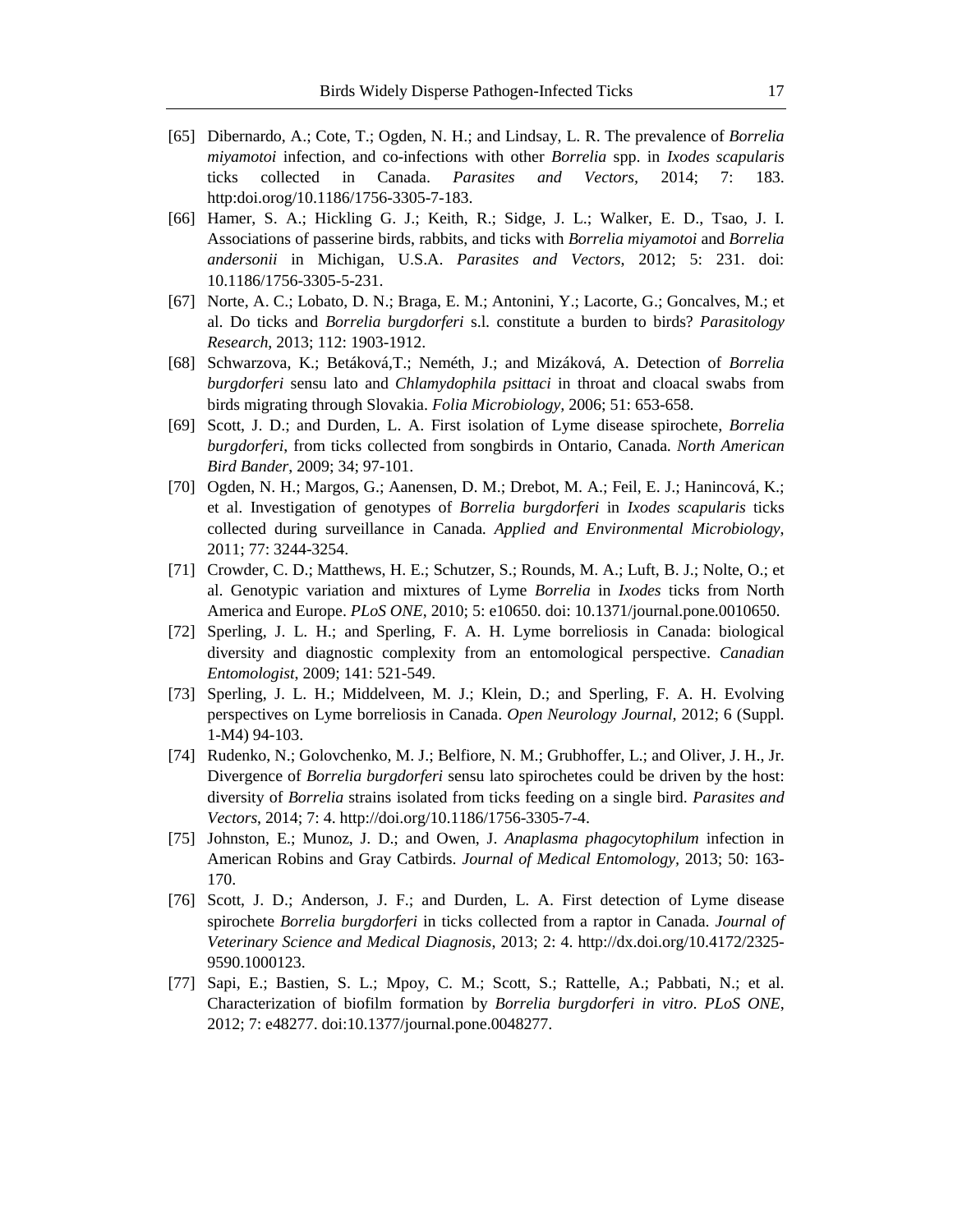- [78] Straubinger, R. K.; Summers, B. A.; Chang, Y. F.; and Appel M. J. Persistence of *Borrelia burgdorferi* in experimentally infected dogs after antibiotic treatment. *Journal of Clinical Microbiology*, 1997; 35: 111-116.
- [79] Straubinger, R. K. PCR-based quantification of *Borrelia burgdorferi* organisms in canine tissues over a 500-day postinfection period. *Journal of Clinical Microbiology,* 2000; 38: 2191-2199.
- [80] Barthold, S. W.; Hodzic, E.; Imai, D. M.; Feng, S.; Yang, X.; et al. Ineffectiveness of tigecycline against persistent *Borrelia burgdorferi*. *Antimicrobial Agents and Chemotherapy*, 2010 54: 643-651.
- [81] Masters, E. Spirochetemia after continuous high-dose oral amoxicillin therapy. *Infectious Disease in Clinical Practice*, 1995; 3: 207-208.
- [82] MacDonald, A. B. *Borrelia burgdorferi* tissue morphologies and imaging methodologies. *European Journal Clinical Microbiology Infectious Diseases,* 2013. doi: 10.1007/s10096-013-1853-5.
- [83] Stricker, R. B.; and Johnson, L. *Borrelia burgdorferi* aggrecanase activity: more evidence for persistent infection in Lyme disease. *Frontiers in Cellular and Infection Microbiology*, 2013. http:// www.frontiersin.org/Journal/DownloadFile.ashx?
- [84] Sapi, E.; Kaur, N.; Anyanwu, S.; Luecke, D. F.; Datar, A.; et al. Evaluation of *in vitro* antibiotic susceptibility of different morphology forms of *Borrelia burgdorferi*. *Infection Drug Resistance*, 2011; 4: 97-113.
- [85] MacDonald, A. B. Plaques of Alzheimer's disease originate from cysts of *Borrelia burgdorferi*. *Medical Hypotheses*, 2006; 67: 592-600. doi: 10.1016/j.mehy.2006.02.035.
- [86] Häupl, T.; Hahn, G.; Rittig, M.; Krause, A.; Schoerner, C.; et al. (1993) Persistence of *Borrelia burgdorferi* in ligamentous tissue from a patient with chronic Lyme borreliosis. *Arthritis Rheumatology*, 1993; 36: 1621-1626.
- [87] Müller, K. E. Damage of collagen and elastic fibres by *Borrelia burgdorferi* known and new clinical and histopathological aspects. *Open Neurology Journal*, 2012 (Suppl. 1-M11) 6: 179-186.
- [88] Frey, M.; Jaulhac, B.; Piemont, Y.; Marcellin, L.; Boohs, P.-M.; et al. (1998) Detection of *Borrelia burgdorferi* DNA in muscle of patients with chronic myalgia related to Lyme disease. *American Journal of Medicine,* 1998; 104: 591-594.
- [89] MacDonald, A. B. Alzheimer's neuroborreliosis with *trans*-synaptic spread of infection and neurofibrillary tangles derived from intraneuronal spirochetes*. Medical Hypotheses*, 2007; 68: 822-825.
- [90] Miklossy, J. Alzheimer's disease—a neurospirochetosis. Analysis of the evidence following Koch's and Hill's criteria. *Journal of Neuroinflammation,* 2011 8: 90. http://www.jneuroinflammation.com/ content/8/1/90.
- [91] Oksi, J.; Kalimo, H.; Marttila, R. J.; Marjamäki, M.; Sonninen, P.; et al. Inflammatory brain changes in Lyme borreliosis. A report on three patients and review of literature. *Brain,* 1996; 119: 2143-2154.
- [92] Farshad-Amacker, N. A.; Scheffel, H.; Frauenfelder, T.; and Alkadhi, H. Brainstem abnormalities and vestibular nerve enhancement in acute neuroborreliosis. *BMC Research Notes*, 2013; 6: 551. doi:10.1186/1756-0500-6-551.
- [93] Fein, L.; and Tilton, R. C. Bone marrow as a source of *Borrelia burgdorferi* DNA. *Journal of Spirochetal and Tick-borne Diseases,* 1997; 4: 58-60.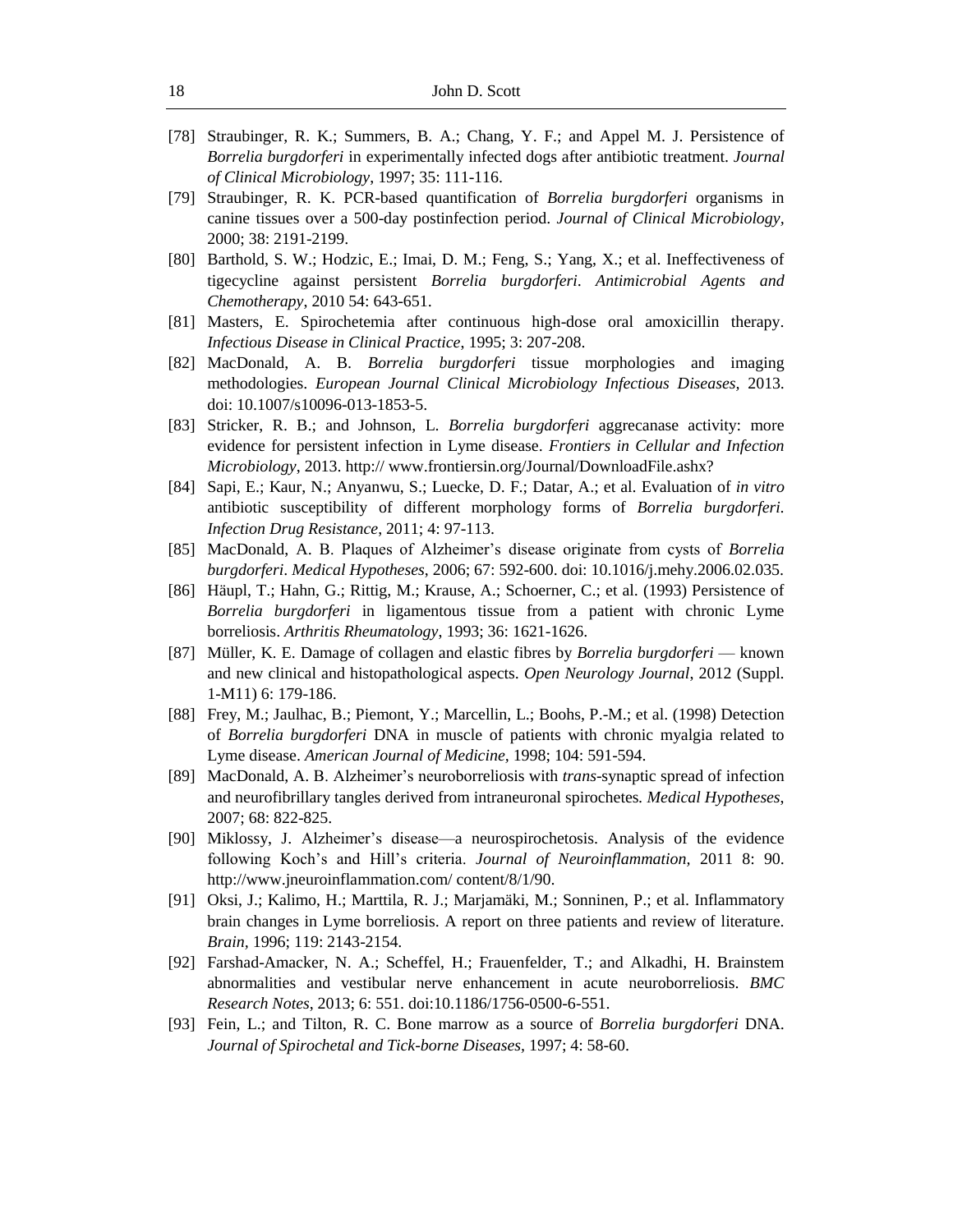- [94] Oksi, J.; Mertsola, J.; Reunanen, M.; Marjamäki, M.; and Viljanen, M. K. Subacute multiple-site osteomyelitis caused by *Borrelia burgdorferi*. *Clinical Infectious Disease*, 1994; 19: 891-896.
- [95] Preac-Mursic, V.; Pfister, H. W.; Spiegel, H.; Burk, R.; Wilske, B.; et al. First isolation of *Borrelia burgdorferi* from an iris biopsy. *Journal of Clinical Neuroophthalmology*, 1993; 13: 155-161.
- [96] Padula, W.; Munitz, R.; and Magrun, W. M. Neuro-Visual Processing Rehabilitation: An Interdisciplinary Approach. QEP Publisher, Santa Ana, California. 2012.
- [97] Ramesh, G.; Borda, J. T.; Dufour, J.; Kaushal, D.; Ramamoorthy, R.; et al. Interaction of the Lyme disease spirochete *Borrelia burgdorferi* with brain parenchyma elicits inflammatory mediator from glial cells as well as glial and neuronal apoptosis. *American Journal of Pathology*, 2008; 173: 1415-1427.
- [98] Ramesh, G.; Santana-Gould, L.; Inglis, F. M.; England, J. D.; Philipp, M. T. Lyme disease spirochete *Borrelia burgdorferi* induces inflammation and apoptosis in cells from dorsal root ganglia. *Journal of Neuroinflammation,* 2013; 10: 88. http:// www.jneuroinflammation.com/ content/10/1/88.
- [99] Klempner, M. S.; Noring, R.; and Rogers, R. A. Invasion of human skin fibroblasts by the Lyme disease spirochete, *Borrelia burgdorferi. Journal of Infectious Diseases*, 1993; 167: 1074-81.
- [100] Straubinger, R. K. PCR-based quantification of *Borrelia burgdorferi* organisms in canine tissues over a 500-day postinfection period. *Journal of Clinic Microbiology,* 2000; 38: 2191-2199.
- [101] Straubinger, R. K.; Straubinger, A. F.; Summers, B. A.; Jacobson, R. H. Status of *Borrelia burgdorferi* infection after antibiotic treatment and the effect of corticosteroids: an experimental study. *Journal of Infectious Diseases*, 2000; 181: 1069- 1081.
- [102] Preac-Mursic, V.; Patsouris, E.; Wilske, B.; Reinhardt, S.; Gos B., et al. Persistence of *Borrelia burgdorferi* and histopathological alterations in experimentally infected animals: comparison with histopatholgical findings in human Lyme disease. *Infection*, 1990; 18: 332-341.
- [103] Sonnesyn, S. W.; Manivel, J. C.; Johnson, R. C.; and Goodman, J. L. A guinea pig model for Lyme disease. *Infection Immunology*, 1993; 61: 4777-4784.
- [104] Goodman, J. L.; Jurkovich, P.; Kodner, C.; and Johnson R. C. Persistent cardiac and urinary tract infections with *Borrelia burgdorferi* in experimentally infected Syrian hamsters. *Journal of Clinical Microbiology,* 1991; 29: 894-896.
- [105] Roberts, E. D.; Bohm, R. P., Jr.; Cogswell, F. B.; Lanners, H. N.; Lowrie, R. C., Jr.; et al. Chronic Lyme disease in the rhesus monkey. *Laboratory Investigation*, 1995; 72: 146-160.
- [106] Embers, M. E.; Barthold, S. W.; Borda, J. T.; Bowers, L.; Doyle, L.; et al. Persistence of *Borrelia burgdorferi* in rhesus macaques following antibiotic treatment of disseminated infection. *PLoS ONE*, 2012; 7: e29914. doi: 10.1371/journal.pone.0029914.
- [107] Hefty, P. S.; Brooks, C. S.; Jett, A. M.; White, G. L.; Wikel, S. K.; et al. OspE-related, OspF-related, and Elp lipoproteins are immunogenic in baboons experimentally infected with *Borrelia burgdorferi* and in human Lyme disease patients. *Journal of Clinical Microbiology*, 2002; 40: 4256-4265. doi: 10.1128/jcm.40.11.4256.2002.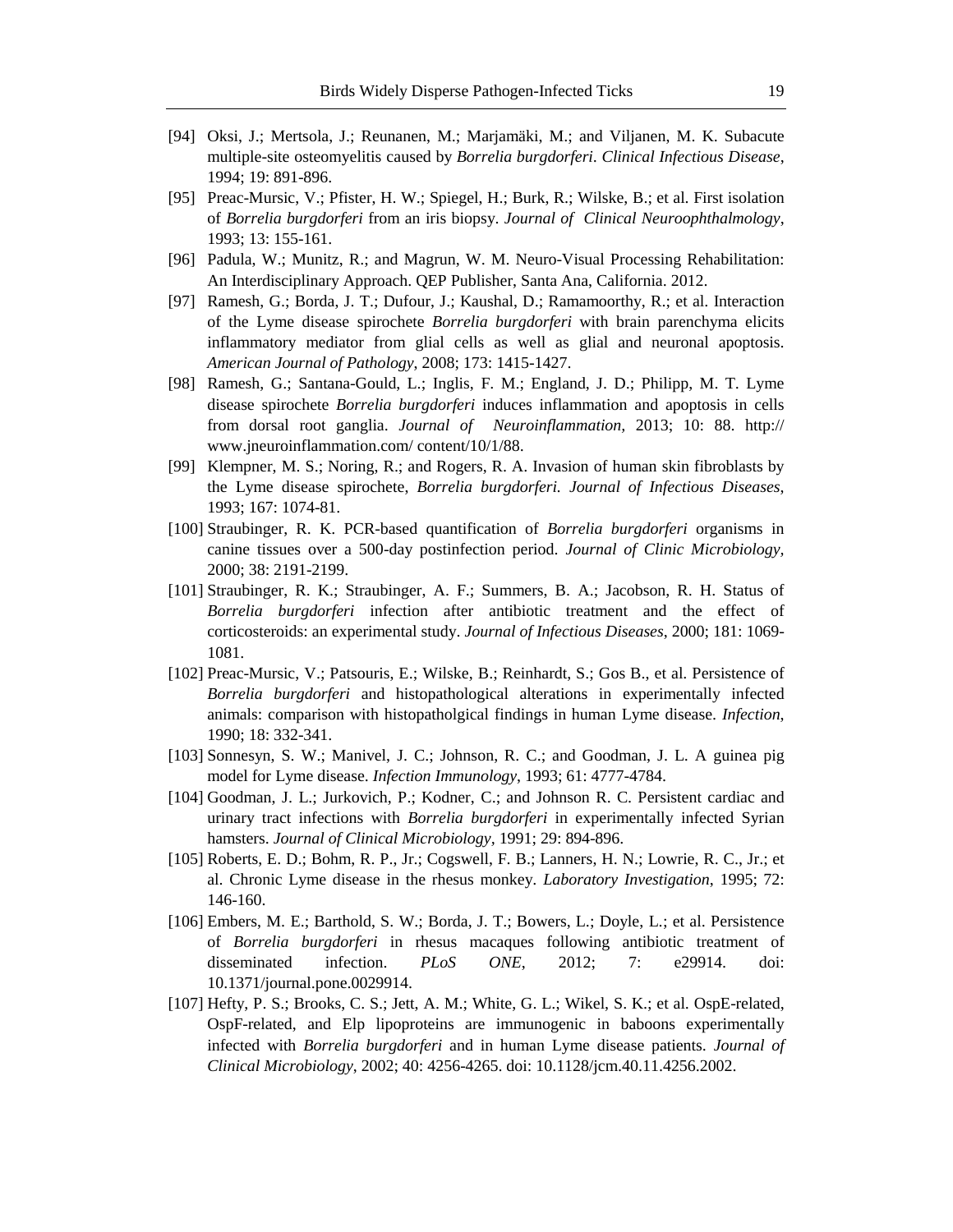- [108] Schmidli, J.; Hunzicker, T.; Moesli, P.; and Schaad, U. B. Cultivation of *Borrelia burgdorferi* from joint fluid three months after treatment of facial palsy due to Lyme borreliosis. *Journal of Infectious Diseases,* 1998; 158: 905-906.
- [109] Priem, S.; Burmester, G. R.; Kamradt, T.; Wolbart, K.; and Rittig, M. G.; et al. Detection of *Borrelia burgdorferi* by polymerase chain reaction in synovial membrane, but not in synovial fluid from patients with persisting Lyme arthritis after antibiotic therapy. *Annals of Rheumatic Diseases,* 1998; 57: 118-121.
- [110] Li, X.; McHugh, G. A.; Damle, N.; Sikland, V. K.; Glickstein, L.; et al. Burden and viability of *Borrelia burgdorferi* in skin and joints of patients with erythema migrans or Lyme arthritis. *Arthritis and Rheumatology*, 2011; 63: 2238-2247.
- [111] Middelveen, M. J.; McClain, S. A.; Bandoski, C.; Israel, J. R.; Burke, J.; MacDonald, A. B.; et al. Granulomatous hepatitis associated with chronic *Borrelia burgdorferi* infection: a case report. *Research*, 2014; 1: 875. Doi: http://dx.doi.org/ 10.13070/rs.en.1.875.
- [112] Barthold, S. W.; de Souza, M. S.; Janotka, J. L.; Smith, A. L.; and Persing, D. H. Chronic Lyme borreliosis in the laboratory mouse. *American Journal of Pathology*, 1993; 143: 951-971.
- [113] Yrjänäinen, H.; Hytön, J.; Soderstrom, K. O.; Oksi, J.; Hartiala, K.; et al. Persistent joint swelling and *Borrelia*-specific antibodies in *Borrelia garinii*-infected mice after eradication of vegetative spirochetes with antibiotic treatment. *Microbes and Infections*, 2006; 8: 2044-2051.
- [114] Hodzic, E.; Feng, S.; Holden, K.; Freet, K. J.; and Barthold, S. W. Persistence of *Borrelia burgdoreri* following antibiotic treatment in mice. *Antimicrobial Agents and Chemotherapy*, 2008; 52: 1728-1736.
- [115] Yrjänäinen, H.; Hytönen, J.; Hartiala, P.; Oksi, J.; and Viljanen, M. K. Persistence of borrelial DNA in the joints of *Borrelia burgdorferi*-infected mice after ceftriaxone treatment. *APMIS,* 2010; 118: 665-673.
- [116] Hodzic, E.; Imai, D.; Feng, S.; and Barthold, S. W. Resurgence of persisting noncultivable *Borrelia burgdorferi* following antibiotic treatment in mice. *PLoS ONE,* 2014; 9: e86907. doi: 10.1371/ journal.pone.0086907.
- [117] Donahue, J. G.; Piesman, J.; and Spielman, A. Reservoir competence of white-footed mice for Lyme disease spirochetes. *American Journal of Tropical Medicine and Hygiene,* 1987; 36: 92-96.
- [118] Schwan, T. G.; Burgdorfer, W.; Schrumpf, M. E.; and Karstens, R. H. The urinary bladder: a consistent source of *Borrelia burgdorferi* in experimentally infected whitefooted mice (*Peromyscus leucopus*). *Journal of Clinical Microbiology*, 1988; 26: 893- 895.
- [119] Braun, E.; Hue, F.; and Barbour, A. G. Experimental infections of the reservoir species *Peromyscus leucopus* with diverse strains of *Borrelia burgdorferi*, a Lyme disease agent. *MBio,* 2013; 3: e00434-12. doi: 10.1128/mbio.00434-12.
- [120] Moody, K. D.; Barthold, S. W.; Terwilliger, G. A.; Beck, D. S.; Hansen, G. M.; et al. Experimental chronic Lyme borreliosis in Lewis rats. *American Journal of Tropical Medicine and Hygiene*, 1990; 42: 65-74.
- [121] Liebisch, G.; Assmann, G.; and Liebisch, A. Infection with *Borrelia burgdorferi* s.l. causes disease (Lyme borreliosis) in horses in Germany. *Praktische Tierarzt*, 1999; 80: 498-516.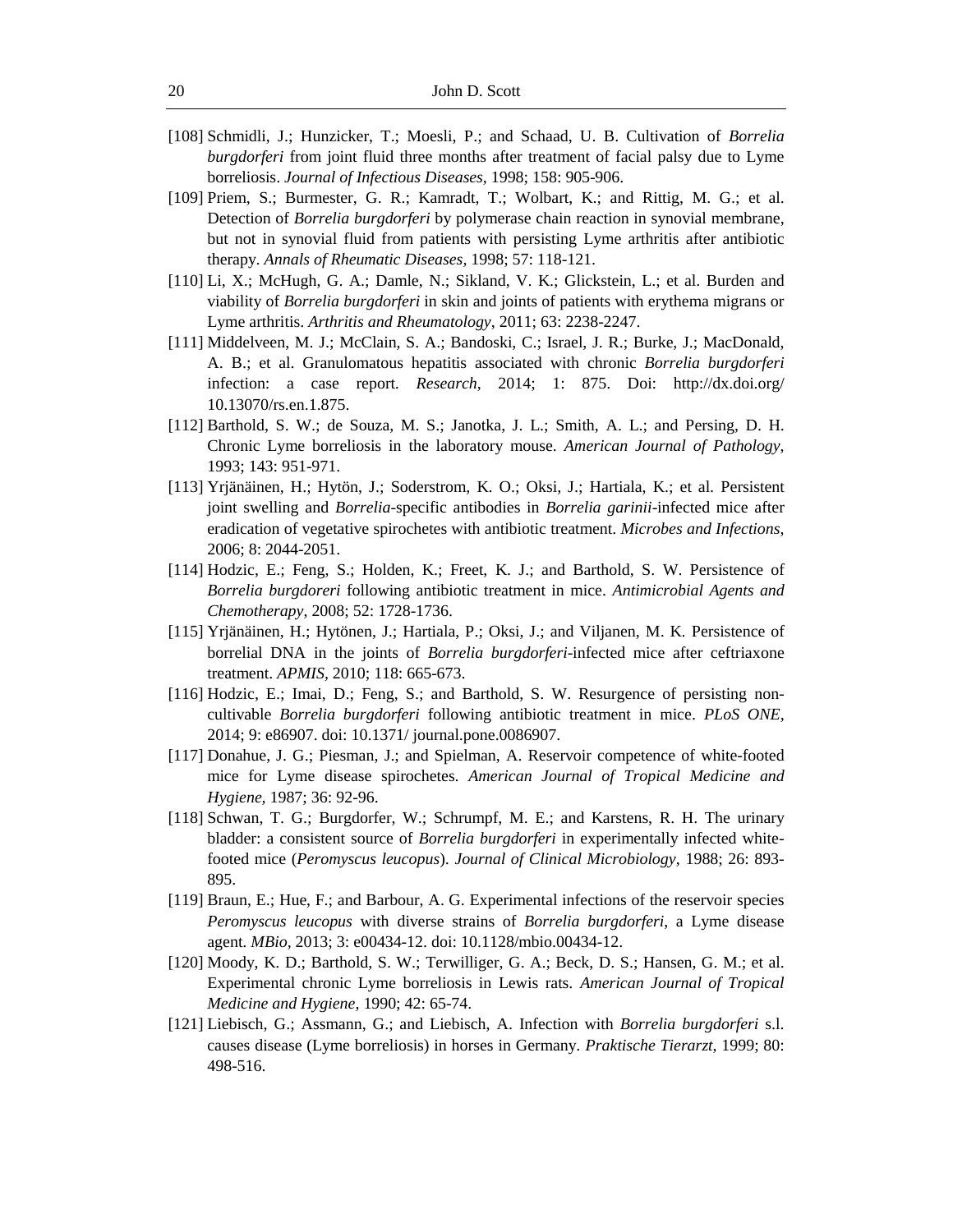- [122] James, F.M.; Engiles, J. B.; Beech, J. Meningitis, cranial neuritis, radiculoneuritis associated with *Borrelia burgdorferi* infection in a horse. Journal of American Veterinary Medical Association 237: 1180-1185.
- [123] Liegner, K. B.; Duray, P.; Agricola, M.; Rosenkilde, C.; Yannuzzi, L. A.; et al. Lyme disease and the clinical spectrum of antibiotic responsive chronic meningoencephalomyelitides. *Journal of Spirochetal and Tick-borne Diseases,* 1997; 14: 61-73.
- [124] Cameron, D. J. Proof that chronic Lyme disease exists. Interdisciplinary Perspectives on Infectious Diseases. 2010. Article ID 876450. doi: 10:10.1133/2010/876450.
- [125] Maraspin, V.; Ružić-Sabljić, E.; Cimperman, J.; Lotrič-Furlan, S.; Jurca, T.; Picken, R. N.; et al. Isolation of *Borrrelia burgdorferi* sensu lato from blood of patients with erythema migrans. *Infection,* 2001; 29: 65-70.
- [126] Maraspin, V.; Ogrinc, K.; Ružić-Sabljić, E.; Lotrič-Furlan, S.; and Strle, F. Isolation of *Borrelia burgdorferi* sensu lato from blood of adult patients with borrelial lymphocytoma, Lyme neuroborreliosis, Lyme arthritis, and acrodermatitis chronica atrophicans. *Infection*, 2010. doi: 10.1007/s15010-010-0062-8.
- [127] Burrascano, J. J. Transmission of *Borrelia burgdorferi* by blood transfusion. Abstract. V International Conference on Lyme Borreliosis, 1992, Arlington, Virginia, U.S.A.
- [128] Schlesinger, P. A.; Duray, P. H.; Burke, B. A.; Steere, A. C.; and Stillman, T. Maternalfetal transmission of the Lyme disease spirochete, *Borrelia burgdorferi*. *Annals of Internal Medicine*, 1985; 103: 67-68.
- [129] MacDonald, A. B. Gestational Lyme borreliosis implications for the fetus. *In* Rheumatic Disease Clinics of North America. J. C. Johnson (Ed.). 1989; 15: 657-677: W.B. Saunders Co.
- [130] Gardner, T. Lyme disease. *In* Infectious Diseases of the Fetus and Newborn Infant. 5<sup>th</sup> ed. J. S. Remington, J. O. Klein (Eds.). W. B. Saunders Co., Philadelphia, PA. 2001. p. 571-585.
- [131] Harvey, W. T.; and Salvato, P. ‗Lyme disease': ancient engine of an unrecognized borreliosis pandemic? *Medical Hypotheses*, 2003; 60: 742-759.
- [132] Leibstein, M. M.; Khan, M. I.; and Bushmich, S. L. Evidence for in utero transmission of *Borrelia burgdorferi* from naturally infected cows. *Journal of Spirochetal and Tickborne Diseases*, 1998; 5: 54-62.
- [133] Gustafson, J. M.; Burgess, E. C.; Wachal, M. D.; and Steinberg, H. Intrauterine transmission of *Borrelia burgdorferi* in dogs. *American Journal of Veterinary Research,* 1993; 54: 882-890.
- [134] Burgess, E. C. *Borrelia burgdorferi* infection in Wisconsin horses and cows. *Annals of New York Academy of Science,* 1998; 539: 235-243.
- [135] Jumi-Diaka, J.; and Harris, O. Viability of *Borrelia burgdorferi* in stored semen. *British Veterinary Journal*, 1995; 151: 221-223.
- [136] Bach, G. Recovery of Lyme spirochetes by PCR in semen samples of previously diagnosed Lyme disease. Abstract.  $14<sup>th</sup>$  International Scientific Conference on Lyme Disease and Other Tick-borne Disorders. Lyme Disease Foundation 2001, Hartford, Connecticut, U.S.A.
- [137] Middelveen, M. J.; Bandoski, C.; Burke, J.; Sapi, E.; Mayne, P. J.; and Stricker, R. B. Isolation and detection of *Borrelia burgdorferi* from human vaginal and seminal secretions. *Journal of Investigative Medicine,* 2014; 62: 280-281.